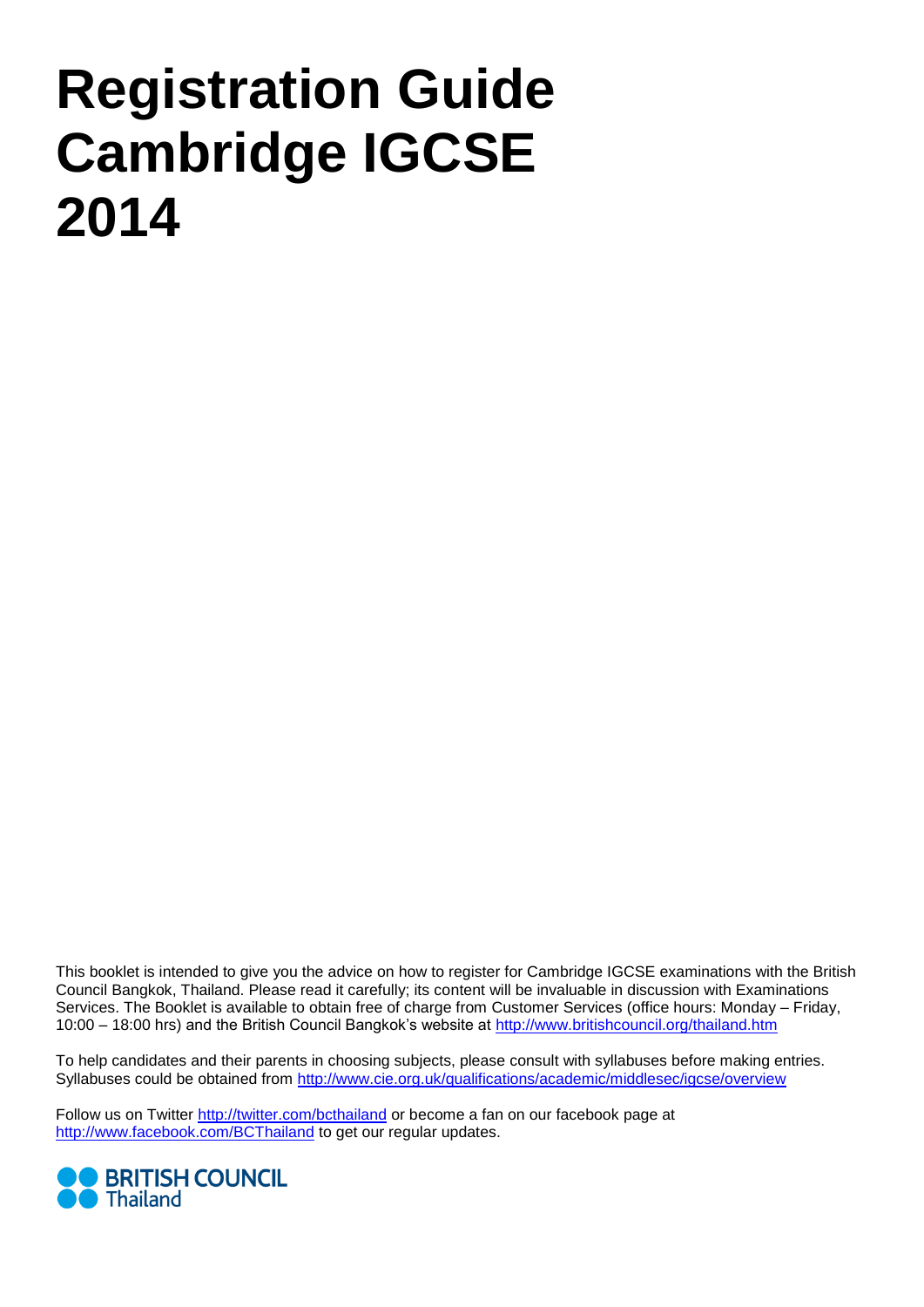# **What is Cambridge IGCSE?**

The Cambridge International General Certificate of Secondary Education (IGCSE) is one of the most recognised qualifications around the world. IGCSE courses are renowned for developing vital educational skills, including recall of knowledge, oral skills, problem solving, initiative, team work and investigative skills. The resulting qualification provides a foundation for higher level courses, such as A and AS Levels, the Advanced International Certificate of Education, the North American Advanced Placement programme and the International Baccalaureate. Cambridge IGCSE caters for different levels of ability with a choice between core and extended papers in many subjects. The core curriculum is based on an overview of the subject and is suitable for students expected to achieve grades C to G. The extended curriculum is more challenging and designed for students who are expected to achieve grades A\* to C. Grades achieved through either route have the same value. Cambridge IGCSE offers a flexible course of study that gives candidates the freedom to choose subjects that are right for them, whilst providing them with abroad knowledge base and lifelong skills.

# **Who can take IGCSE?**

Cambridge IGCSE is designed to be taught as a two year course for students aged 14 to 16 years. In some countries IGCSE courses last just one year and there are no formal age regulations. In most subjects there is a choice between core and extended curricula, making IGCSE suitable for a wide range of abilities. Students can enter for the level that is most appropriate for them and this need not be the same across all subjects.

# **Examination Information**

IGCSE courses take two years to complete and exams are taken at the end of that period. Examinations are held in June and November each year with results issued in August and February respectively. Students must enter for Cambridge IGCSE through a registered CIE Centre.

# **Subjects on offer**

Please turn to KEY to IGCSE SYLLABUSES inside the booklet.

# **Why do some component codes in the entries booklet and timetable not match the component numbers in the syllabus?**

CIE operates a system of entry codes based on location. In practice, this means that the component number given in the syllabus will not always match up with the component code on the timetable or in the entry instruction booklet. When the component code has two digits, the first digit is the component number given in the syllabus, and the second number is the location code, specific to your administrative zone.

# **Where can students get a copy of the examination timetable?**

Please see inside for the IGCSE May/June 2014 examinations timetable.

# **Timetable clash**

It is your responsibility to check the examinations timetable to ensure that your subjects do not clash, and to ensure that the subjects applied for are all available. Please note that no arrangements can be made for rescheduling examinations that clash.

# **What documents are required for registration?**

Documents required for registration include two passport-sized photographs **(2 inches)** and a copy of your identity card or passport. **Only completed entry form that accompanied by the documents required and registration fees is accepted.**

# **How to register?**

You are requested to fill in the registration form provided by Customer Services at the British Council Siam Square office. Names given on the registration form must be official names, which are identical to those on your ID card. The specifics of the examination(s) which you outline on that form (i.e. session, level, subject code, and subject titles) must be completed. Please submit the completed entry form **IN PERSON** to Customer Services between **Monday and Friday, from 1000 to 1800 hrs**, the completed entry form must be accompanied by the documents required and registration fees. Upon registration, you will be required to pay the full registration fee. Please note that there are two ways to make a payment: cash, and credit card (VISA and Master card accepted.)

# **When is the deadline to submit entries for May/June 2014 examinations?**

|                                 | NORMAL REGISTRATION PERIOD $\Rightarrow$ |                             |  |  |
|---------------------------------|------------------------------------------|-----------------------------|--|--|
| <b>LATE REGISTRATION PERIOD</b> | ⋻                                        | 12 February to 4 March 2014 |  |  |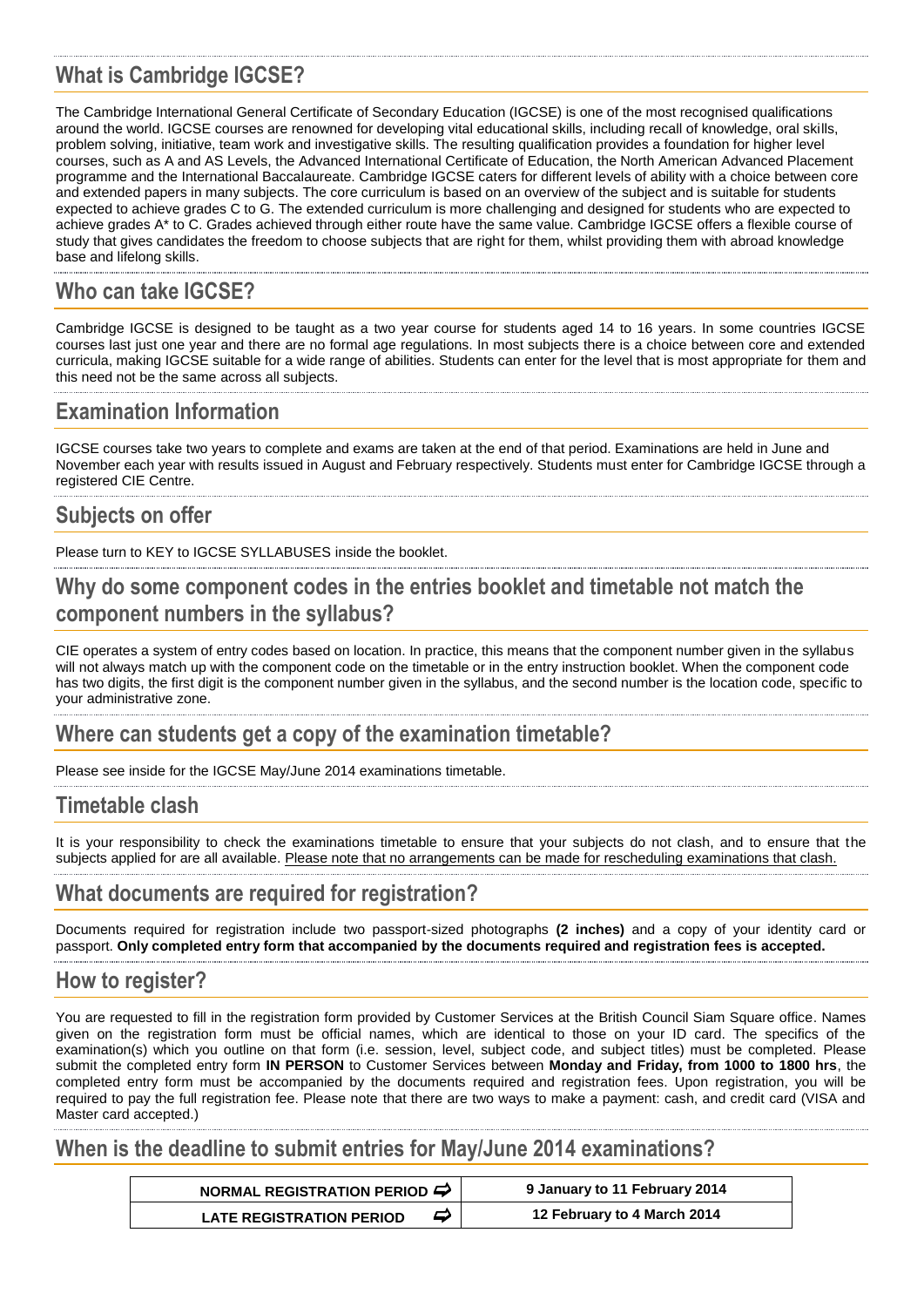# **What are the examination fees for 2014?**

Student enquiries about examination fees must be directed to the examination centre as these may differ from the fees set by CIE. You are advised to ensure that you are fully prepared to sit the examinations. **Registration fees cannot be refunded, deferred or transferred from one examination to another.**

The fee is charged per paper; please refer to the list below for the subject fees:-

| Examination fee for the following subjects is<br>5,400 Baht                                                                                                                                                                                                                                                                                                                                                                                                                                                                                                                                                                                                                                                                                                                                                                         | Examination fee for the following subjects is<br>6,400 Baht                                                                                                                                                                                      | Examination fee for the<br>following subjects is<br>8,400 Baht                                                         |  |  |  |
|-------------------------------------------------------------------------------------------------------------------------------------------------------------------------------------------------------------------------------------------------------------------------------------------------------------------------------------------------------------------------------------------------------------------------------------------------------------------------------------------------------------------------------------------------------------------------------------------------------------------------------------------------------------------------------------------------------------------------------------------------------------------------------------------------------------------------------------|--------------------------------------------------------------------------------------------------------------------------------------------------------------------------------------------------------------------------------------------------|------------------------------------------------------------------------------------------------------------------------|--|--|--|
| 0452 Accounting<br>1.<br>2.<br>0606 Additional Mathematics<br>3.<br>0449 Bangladesh Studies<br>0450 Business Studies<br>4.<br>5.<br>0420 Computer Studies<br>6.<br>0508 First Language Arabic<br>0509 First Language Chinese<br>7.<br>0503 First Language Dutch<br>8.<br>0500 First Language English<br>9.<br>10. 0501 First Language French<br>11. 0505 First Language German<br>12. 0507 First Language Japanese<br>13. 0521 First Language Korean<br>14. 0504 First Language Portuguese<br>15. 0516 First Language Russian<br>16. 0502 First Language Spanish<br>17. 0518 First Language Thai<br>18. 0549 Hindi as a Second Language<br>19. 0486 Literature (English)<br>20. 0580 Mathematics (without<br>coursework)<br>21. 0448 Pakistan Studies<br>0495 Sociology<br>22.<br>23. 0471 Travel and Tourism<br>24. 0455 Economics | 1.<br>0610 Biology<br>0607 Cambridge International<br>2.<br><b>Mathematics</b><br>0620 Chemistry<br>3.<br>0653 Combined Science<br>4.<br>5.<br>0680 Environmental Management<br>0460 Geography<br>6.<br>7.<br>0470 History<br>0625 Physics<br>8. | 1. 0654 Co-ordinated Sciences<br>2. 0510 English as a Second<br>Language (included<br>Oral Test fee for 2,000<br>Baht) |  |  |  |

*Entry form submitted during late registration period (12 February to 4 March 2014) a late fee of 3,100 baht per subject is applied.*

# **What documents would I receive after registration?**

Prior to the examination dates, an Individual Candidate **Statement of Entries, Examination Guide, Examination Venue details** will be posted to the address you give upon registration. If you do not receive this, you must inform Examinations Services *at least 1 week before the session starts*. You are advised to inform the British Council of any change of address immediately. Failure to do so may result in you not receiving your Statement of Entry, Statement of Results and Certificate.

**Important information** regarding English as a Second Language Component 5, Oral Communication: the examinations will be scheduled *during Mid-March to early April 2014***.** You will be informed of your examination date and time for this component at least two weeks prior to the schedule, normally by telephone or e-mail.

# **When will the May/June 2014 examination results be released?**

A sms notification of your Statement of Results will be sent to you in September 2014. A sms notification of Certificates will be sent to you in *November 2014* if you have been successful in your examinations.

# **Contact Us**

British Council 254 Chulalongkorn Soi 64, Siam Square, Phyathai Road, Pathumwan, Bangkok 10330 THAILAND

Telephone: +662 657 5678 E E-mail: [Examinations@britishcouncil.or.th](mailto:Examinations@britishcouncil.or.th) ■ [http://www.britishcouncil.or.th](http://www.britishcouncil.or.th/)

Opening hours: Mondays to Fridays 10.00 to 18.00 hrs

**Disclaimer**

The British Council and the Examining Boards take all reasonable steps to provide continuity of service. We feel sure you will understand, however, that we cannot be held responsible for any interruptions caused by circumstances beyond our control. If examinations or their results are disrupted, cancelled or delayed, every effort will be made to resume normal service as soon as possible. The British Council's liability will be limited to the refund of the registration fee or re-testing at a later date.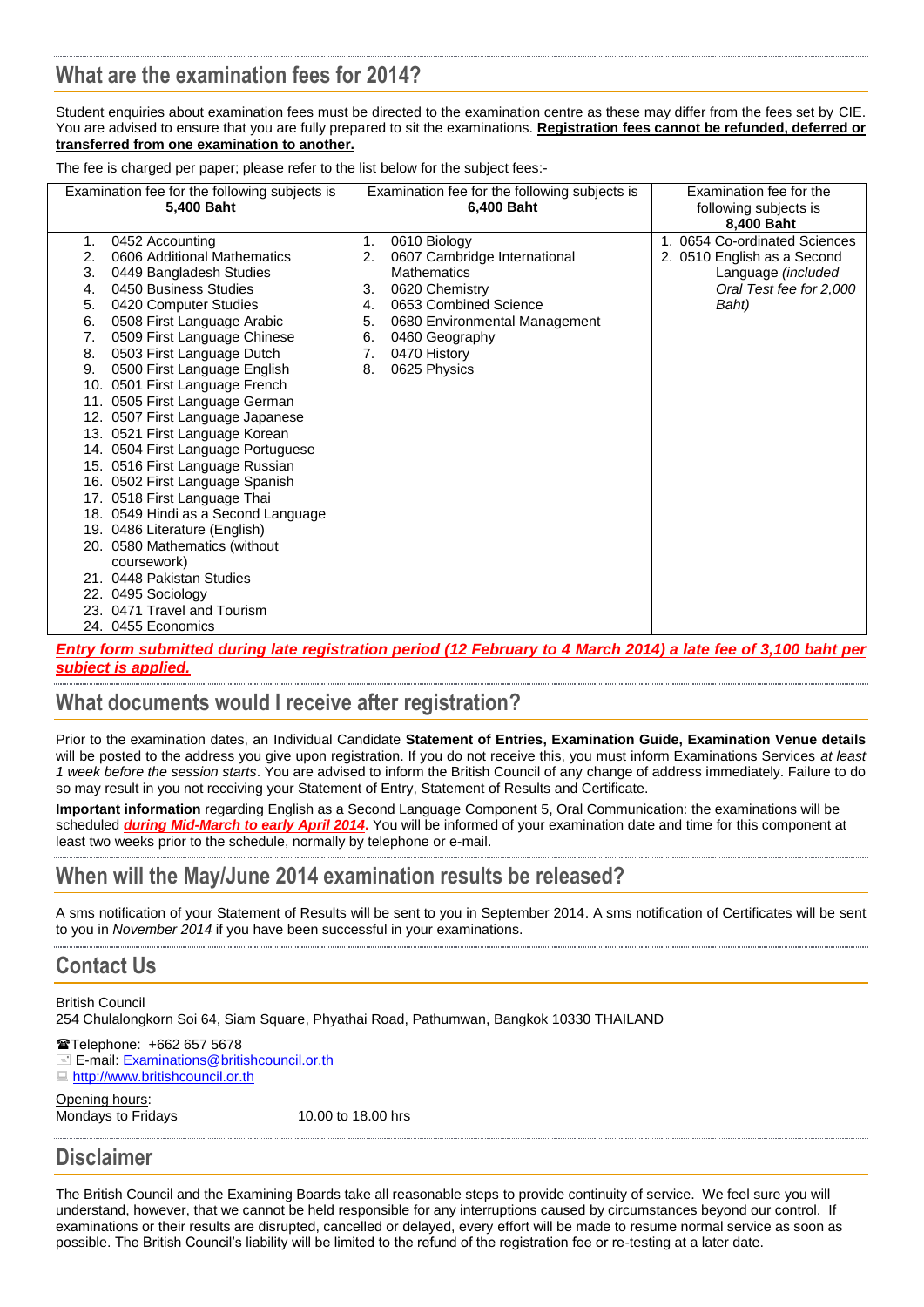To help candidates and their parents in choosing subjects, please consult with syllabuses before making entries.

| <b>SYLLABUS</b>              | <b>COMPONENT INFORMATION</b>             | <b>DURATION</b> | <b>WEIGHTING</b> | <b>OPTION</b>            | <b>NOTES</b>                 | <b>ACCESS TO GRADES</b>           |
|------------------------------|------------------------------------------|-----------------|------------------|--------------------------|------------------------------|-----------------------------------|
| <b>NAME AND CODE</b>         |                                          |                 |                  | CODE                     |                              |                                   |
| <b>ACCOUNTING</b>            | 12: Paper 12                             | 1h 45m          | 50%              |                          |                              | All grades A* to G are available. |
| 0452                         | 22: Paper 22                             | 1h 45m          | 50%              |                          |                              |                                   |
|                              |                                          |                 |                  | <b>Option Code</b>       | <b>Components</b>            |                                   |
|                              |                                          |                 |                  | AY                       | 12, 22                       |                                   |
| <b>ADDITIONAL</b>            | 12: Paper 12                             | 2h              | 50%              |                          |                              | Grades A* to E are available.     |
| <b>MATHEMATICS</b>           | 22: Paper 22                             | 2 <sub>h</sub>  | 50%              |                          |                              |                                   |
| 0606                         |                                          |                 |                  | <b>Option Code</b>       | <b>Components</b>            |                                   |
|                              |                                          |                 |                  | AY                       | 12, 22                       |                                   |
| <b>BANGLADESH</b>            | 1: History and Culture of                | 1h 30m          | 50%              |                          |                              | All grades A* to G are available. |
| <b>STUDIES</b><br><b>NEW</b> | Bangladesh                               |                 |                  |                          |                              |                                   |
| 0449                         | <b>Environment and Development</b><br>2: | 1h 30m          | 50%              | <b>Option Code</b>       | Components                   |                                   |
|                              | of Bangladesh                            |                 |                  | <b>NO OPTION</b>         | 1, 2                         |                                   |
| <b>BIOLOGY</b>               | 12: Multiple Choice 12                   | 45m             | 30%              |                          | May not be taken in the      | Core: Grades C to G               |
| 0610                         | 22: Core Theory 22                       | 1h 15m          | 50%              |                          | same examination session as  | Extended: Grades A* to G          |
|                              | 32: Extended Theory 32                   | 1h 15m          | 50%              |                          | 0653, 0654.                  |                                   |
|                              | 62: Alternative to Practical 62          | 1 <sub>h</sub>  | 20%              |                          |                              |                                   |
|                              |                                          |                 |                  | <b>Option Code</b>       | <b>Components</b>            |                                   |
|                              |                                          |                 |                  | CY                       | 12, 32, 62 (Extended)        |                                   |
|                              |                                          |                 |                  | GY                       | 12, 22, 62 (Core)            |                                   |
| <b>BUSINESS STUDIES</b>      | 12: Short Answer/ Structured             | 1h $45m$        | 50% Without      |                          |                              | All grades A* to G are available. |
| 0450                         | Response 12                              |                 | Coursework       |                          |                              |                                   |
|                              | 22: Case Study 22                        | 1h 45m          | 50% Without      |                          |                              |                                   |
|                              |                                          |                 | Coursework       | <b>Option Code</b><br>AY | <b>Components</b><br>12, 22  |                                   |
|                              |                                          |                 |                  |                          |                              |                                   |
| <b>CAMBRIDGE</b>             | 12: Paper 12 (Core)                      | 45m             | 25%              |                          | May not be taken in the same | Core: Grades C to G               |
| <b>INTERNATIONAL</b>         | 22: Paper 22 (Extended)                  | 45m             | 20%              |                          | examination session as 0580, | Extended: Grades A* to E          |
| <b>MATHEMATICS</b>           | 32: Paper 32 (Core)                      | 1h 45m          | 60%              |                          | 0581                         |                                   |
| 0607                         | 42: Paper 42 (Extended)                  | 2h 15m          | 60%              | <b>Option Code</b>       | Components                   |                                   |
|                              | 05: Paper 52 (Core)                      | 1 <sub>h</sub>  | 15%              | AY                       | 12, 32, 52 (Core)            |                                   |
|                              | 06: Paper 62 (Extended)                  | 1h 30m          | 20%              | BY                       | 22, 42, 62 (Extended)        |                                   |
| <b>CHEMISTRY</b>             | 12: Multiple Choice 12                   | 45m             | 30%              |                          | May not be taken in the      | Core: Grades C to G               |
| 0620                         | 22: Core Theory 22                       | 1h 15m          | 50%              |                          | same examination session as  | Extended: Grades A* to G          |
|                              | 32: Extended Theory 32                   | 1h 15m          | 50%              |                          | 0653, 0654.                  |                                   |
|                              | 62: Alternative to Practical 62          | 1 <sub>h</sub>  | 20%              |                          |                              |                                   |
|                              |                                          |                 |                  | <b>Option Code</b>       | <b>Components</b>            |                                   |
|                              |                                          |                 |                  | CY<br>GY                 | 12, 32, 62 (Extended)        |                                   |
|                              |                                          |                 |                  |                          | 12, 22, 62 (Core)            |                                   |
| <b>COMBINED SCIENCE</b>      | 12: Multiple Choice 12                   | 45m             | 30%              |                          | May not be taken in the      | Core: Grades C to G               |
| 0653                         | 22: Core Theory 22                       | 1h 15m          | 50%              |                          | same examination session as  | Extended: Grades A* to G          |
|                              | 32: Extended Theory 32                   | 1h 15m          | 50%              |                          | 0610, 0620, 0625, 0654.      |                                   |
|                              | 62: Alternative to Practical 62          | 1 <sub>h</sub>  | 20%              |                          |                              |                                   |
|                              |                                          |                 |                  | <b>Option Code</b>       | Components                   |                                   |
|                              |                                          |                 |                  | CY                       | 12, 32, 62 (Extended)        |                                   |
|                              |                                          |                 |                  | GY                       | 12, 22, 62 (Core)            |                                   |
| <b>COMPUTER</b>              | 12: Paper 12                             | 2h 30m          | 75%              |                          |                              | Grades A* to E are available.     |
| <b>STUDIES</b>               | 32 Alternative to Coursework 32          | 1h 30m          | 25%              |                          |                              |                                   |
| 0420                         |                                          |                 |                  | <b>Option Code</b>       | <b>Components</b>            |                                   |
|                              |                                          |                 |                  | CY                       | 12, 32                       |                                   |

Syllabuses could be obtained from http://www.cie.org.uk/qualifications/academic/middlesec/igcse/overview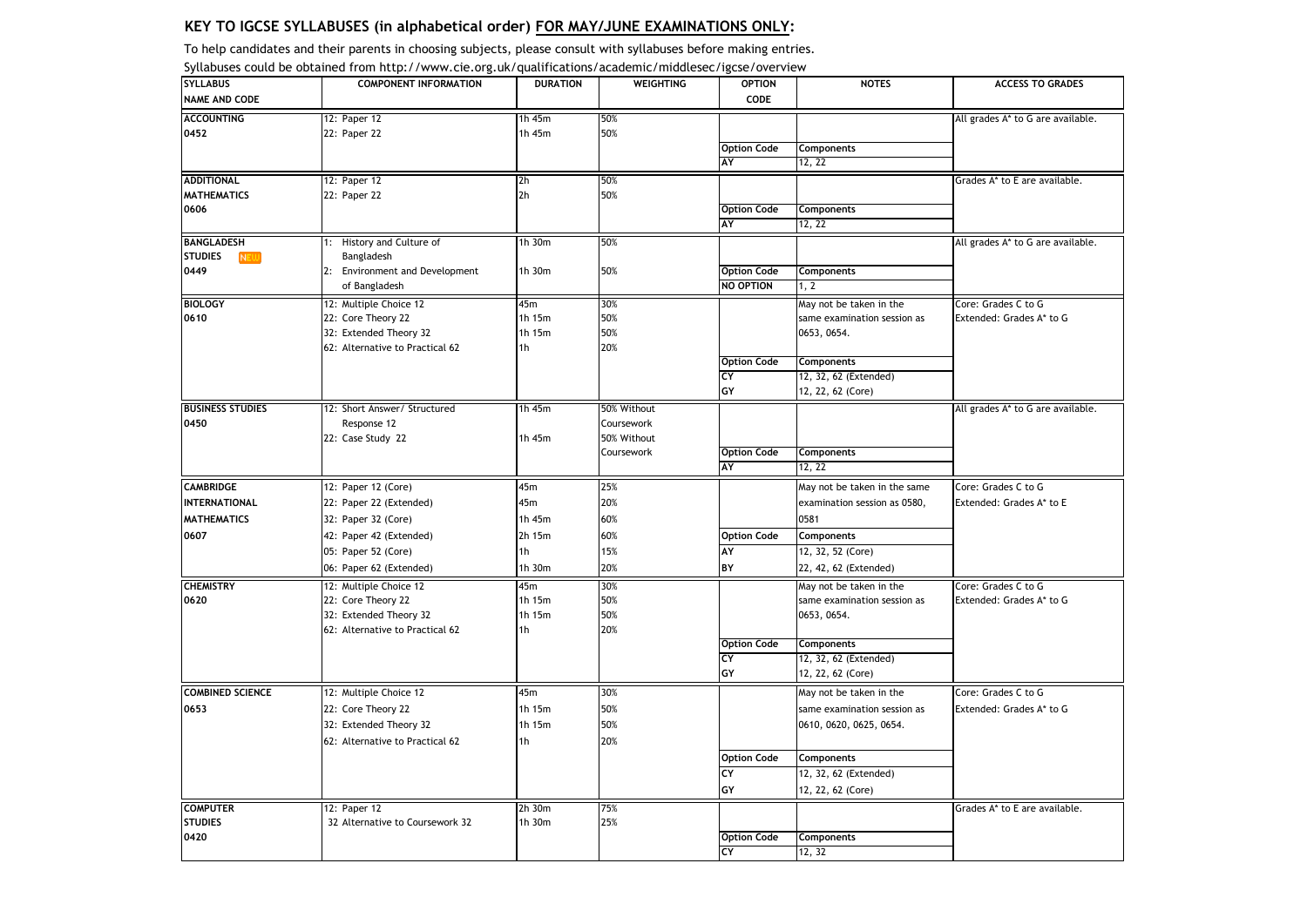To help candidates and their parents in choosing subjects, please consult with syllabuses before making entries.

|                       | Syllabuses could be obtained from http://www.cie.org.uk/qualifications/academic/middlesec/igcse/overview |                 |                  |                    |                              |                                   |
|-----------------------|----------------------------------------------------------------------------------------------------------|-----------------|------------------|--------------------|------------------------------|-----------------------------------|
| <b>SYLLABUS</b>       | <b>COMPONENT INFORMATION</b>                                                                             | <b>DURATION</b> | <b>WEIGHTING</b> | <b>OPTION</b>      | <b>NOTES</b>                 | <b>ACCESS TO GRADES</b>           |
| <b>NAME AND CODE</b>  |                                                                                                          |                 |                  | CODE               |                              |                                   |
| <b>CO-ORDINATED</b>   | 12: Multiple Choice 12                                                                                   | 45m             | 30%              |                    | May not be taken in the      | Core: Grades CC to GG             |
| <b>SCIENCES</b>       | 22: Core Theory 22                                                                                       | 2h              | 50%              |                    | same examination session as  | Extended: Grades A*A* to GG       |
| (DOUBLE AWARD)        | 32: Extended Theory 32                                                                                   | 2h              | 50%              |                    | 0608,0610, 0620, 0625, 0653. |                                   |
| 0654                  | 62: Alternative to Practical 62                                                                          | 1h              | 20%              |                    |                              |                                   |
|                       |                                                                                                          |                 |                  | <b>Option Code</b> | Components                   |                                   |
|                       |                                                                                                          |                 |                  | CY                 | 12, 32, 62 (Extended)        |                                   |
|                       |                                                                                                          |                 |                  | GY                 | 12, 22, 62 (Core)            |                                   |
| <b>ECONOMICS</b>      | 12: Multiple Choice 12                                                                                   | 45m             | 30%              |                    |                              | All grades A* to G are available. |
| 0455                  | 22: Structured Questions 22                                                                              | 2h15m           | 70%              |                    |                              |                                   |
|                       |                                                                                                          |                 |                  | <b>Option Code</b> | Components                   |                                   |
|                       |                                                                                                          |                 |                  |                    | 12, 22                       |                                   |
| <b>ENGLISH</b>        | 12: Reading and Writing (Core) 12                                                                        | 1h 30m          | 70%              |                    | May not be taken in the same | Core: Grades C to G               |
| AS A SECOND           | 22: Reading and Writing (Extended) 22                                                                    | 2h              | 70%              |                    | examination session as 0500. | Extended: Grades A* to E          |
| <b>LANGUAGE</b>       | 32: Listening (Core) 32                                                                                  | c.40m           | 30%              | <b>Option Code</b> | Components                   | ***Paper 5 Oral Communicaton      |
| (Oral Endorsement)    | 42: Listening (Extended) 42                                                                              | c.45m           | 30%              | AY                 | 12, 32, 5 (Core)             | will be during Mid-March to       |
| 0510                  | 5: Oral Communication                                                                                    | c.15m           |                  | EY                 | 22, 42, 5 (Extended)         | early April 2014.***              |
|                       |                                                                                                          |                 |                  |                    |                              |                                   |
| ENVIRONMENTAL         | 12: Paper 12                                                                                             | 1h 30m          | 30%              |                    |                              | All grades A* to G are available. |
| MANAGEMENT            | 22: Paper 22                                                                                             | 1h 45m          | 40%              |                    |                              |                                   |
| 0680                  | 42: Alternative To Coursework                                                                            | 1h 30m          | 30%              | <b>Option Code</b> | Components                   |                                   |
|                       |                                                                                                          |                 |                  | BY                 | 12, 22, 42                   |                                   |
| <b>FIRST LANGUAGE</b> | 1: Reading                                                                                               | 2h              | 50%              |                    |                              | All grades A* to G are available. |
| <b>ARABIC</b>         | 2: Writing                                                                                               | 2h              | 50%              |                    |                              |                                   |
| 0508                  |                                                                                                          |                 |                  | <b>Option Code</b> | Components                   |                                   |
|                       |                                                                                                          |                 |                  | NO OPTION          | 1, 2                         |                                   |
| <b>FIRST LANGUAGE</b> | 12: Reading                                                                                              | 2h              | 60%              |                    |                              | All grades A* to G are available. |
| <b>CHINESE</b>        | 22: Writing                                                                                              | 1h 15m          | 40%              |                    |                              |                                   |
| 0509                  |                                                                                                          |                 |                  | <b>Option Code</b> | Components                   |                                   |
|                       |                                                                                                          |                 |                  | AY                 | 12, 22                       |                                   |
| <b>FIRST LANGUAGE</b> | 1: Reading                                                                                               | 2h              | 50%              |                    |                              | All grades A* to G are available. |
| <b>DUTCH</b>          | 2: Writing                                                                                               | 2h              | 50%              |                    |                              |                                   |
| 0503                  |                                                                                                          |                 |                  | <b>Option Code</b> | Components                   |                                   |
|                       |                                                                                                          |                 |                  | NO OPTION          | 1.2                          |                                   |
|                       |                                                                                                          |                 |                  |                    |                              |                                   |
| <b>FIRST LANGUAGE</b> | 12: Reading Passage (Core) 12                                                                            | 1h 45m          | 50%              |                    | May not be taken in the same | Core: Grades C to G               |
| <b>ENGLISH</b>        | 22: Reading Passages (Extended) 22                                                                       | 2h              | 50%              |                    | examination session as 0510. | Extended: Grades A* to E          |
| 0500                  | 32: Directed Writing & Composition 32                                                                    | 2 <sub>h</sub>  | 50%              | <b>Option Code</b> | Components                   |                                   |
|                       |                                                                                                          |                 |                  | AU                 | 12, 32 (Core)                |                                   |
|                       |                                                                                                          |                 |                  | CU                 | 22, 32 (Extended)            |                                   |
| <b>FIRST LANGUAGE</b> | 1: Reading                                                                                               | 2h              | 50%              |                    |                              | All grades A* to G are available. |
| <b>FRENCH</b>         | 2: Writing                                                                                               | 2h              | 50%              |                    |                              |                                   |
| 0501                  |                                                                                                          |                 |                  | <b>Option Code</b> | Components                   |                                   |
|                       |                                                                                                          |                 |                  | NO OPTION          | 1, 2                         |                                   |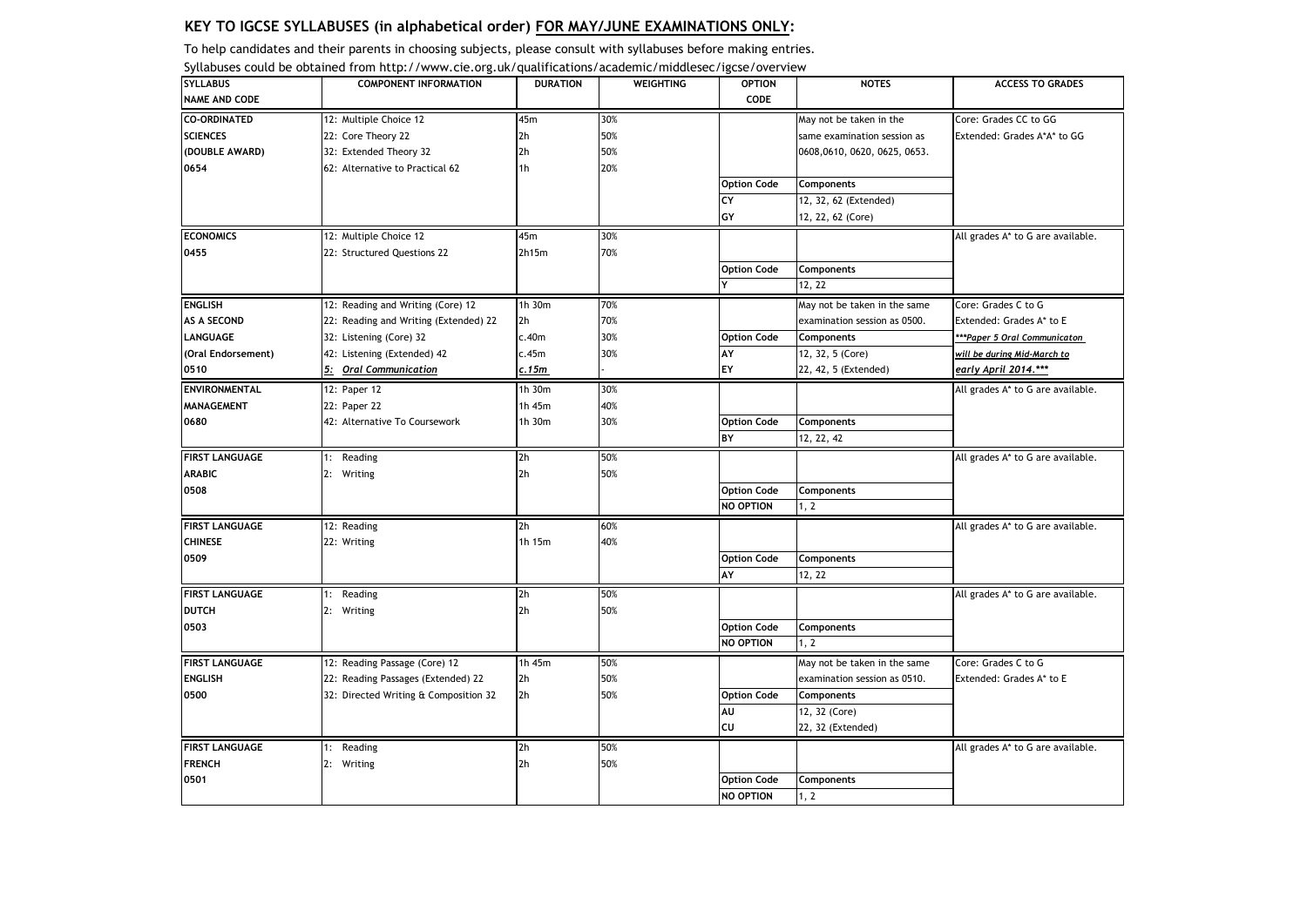To help candidates and their parents in choosing subjects, please consult with syllabuses before making entries.

| <b>SYLLABUS</b>               | <b>COMPONENT INFORMATION</b>       | <b>DURATION</b> | <b>WEIGHTING</b> | <b>OPTION</b>      | <b>NOTES</b>      | <b>ACCESS TO GRADES</b>           |
|-------------------------------|------------------------------------|-----------------|------------------|--------------------|-------------------|-----------------------------------|
| <b>NAME AND CODE</b>          |                                    |                 |                  | CODE               |                   |                                   |
| <b>FIRST LANGUAGE</b>         | 1: Reading                         | 2h              | 50%              |                    |                   | All grades A* to G are available. |
| <b>GERMAN</b>                 | 2: Writing                         | 2h              | 50%              |                    |                   |                                   |
| 0505                          |                                    |                 |                  | <b>Option Code</b> | Components        |                                   |
|                               |                                    |                 |                  | NO OPTION          | 1, 2              |                                   |
| <b>FIRST LANGUAGE</b>         | 2: Reading and Directed Writing    | 2h 15m          | 60%              |                    |                   | All grades A* to G are available. |
| <b>JAPANESE</b>               | 3: Continuous Writing              | 1h 15m          | 40%              |                    |                   |                                   |
| 0507                          |                                    |                 |                  | <b>Option Code</b> | Components        |                                   |
|                               |                                    |                 |                  | NO OPTION          | 2, 3              |                                   |
| <b>FIRST LANGUAGE</b>         | 1: Reading                         | 2h              | 50%              |                    |                   | All grades A* to G are available. |
| <b>KOREAN</b>                 | 2: Writing                         | 2 <sub>h</sub>  | 50%              |                    |                   |                                   |
| 0521                          |                                    |                 |                  | <b>Option Code</b> | Components        |                                   |
|                               |                                    |                 |                  | NO OPTION          | 1, 2              |                                   |
| <b>FIRST LANGUAGE</b>         | 1: Reading                         | 2 <sub>h</sub>  | 50%              |                    |                   | All grades A* to G are available. |
| <b>PORTUGUESE</b>             | 2: Writing                         | 2h              | 50%              |                    |                   |                                   |
| 0504                          |                                    |                 |                  | <b>Option Code</b> | Components        |                                   |
|                               |                                    |                 |                  | NO OPTION          | 1, 2              |                                   |
| <b>FIRST LANGUAGE</b>         | 1: Reading                         | 2h              | 50%              |                    |                   | All grades A* to G are available. |
| <b>RUSSIAN</b>                | 2: Writing                         | 2h              | 50%              |                    |                   |                                   |
| 0516                          |                                    |                 |                  | <b>Option Code</b> | Components        |                                   |
|                               |                                    |                 |                  | NO OPTION          | 1, 2              |                                   |
| <b>FIRST LANGUAGE</b>         | 12: Reading Passage (Core)         | 1h 45m          | 50%              |                    |                   | Core: Grades C to G               |
| SPANISH                       | 22: Reading Passages (Extended)    | 2h              | 50%              |                    |                   | Extended: Grades A* to E          |
| 0502                          | 32: Directed Writing & Composition | 2 <sub>h</sub>  | 50%              | <b>Option Code</b> | Components        |                                   |
|                               |                                    |                 |                  | AU                 | 12, 32 (Core)     |                                   |
|                               |                                    |                 |                  | CU                 | 22, 32 (Extended) |                                   |
| <b>FIRST LANGUAGE</b>         | 2: Reading and Directed Writing    | 2h 15m          | 60%              |                    |                   | All grades A* to G are available. |
| THAI                          | 3: Continuous Writing              | 1h 15m          | 40%              |                    |                   |                                   |
| 0518                          |                                    |                 |                  | <b>Option Code</b> | Components        |                                   |
|                               |                                    |                 |                  | NO OPTION          | 2, 3              |                                   |
| <b>GEOGRAPHY</b>              | 12: Paper 12                       | 1h 45m          | 45%              |                    |                   | All grades A* to G are available. |
| 0460                          | 22: Paper 22                       | 1h 30m          | 27.50%           |                    |                   |                                   |
|                               | 42: Alternative to Coursework      | 1h 30m          | 27.50%           | <b>Option Code</b> | Components        |                                   |
|                               |                                    |                 |                  | BY                 | 12, 22, 42        |                                   |
| HINDI AS A SECOND             | 12: Reading and Writing            | 2h              | 67%              |                    |                   | All grades A* to G are available. |
| <b>LANGUAGE</b><br><b>NEW</b> | 22: Listening                      | 45m             | 33%              |                    |                   |                                   |
| 0549                          |                                    |                 |                  | <b>Option Code</b> | Components        |                                   |
|                               |                                    |                 |                  | AY                 | 12, 22            |                                   |
| <b>HISTORY</b>                | 12: Paper 12                       | 2h              | 40%              |                    |                   | All grades A* to G are available. |
| 0470                          | 22: Paper 22                       | 2h              | 33%              |                    |                   |                                   |
|                               | 42: Alternative to Coursework 42   | 1h              | 27%              | <b>Option Code</b> | Components        |                                   |
|                               |                                    |                 |                  | BY                 | 12, 22, 42        |                                   |

Syllabuses could be obtained from http://www.cie.org.uk/qualifications/academic/middlesec/igcse/overview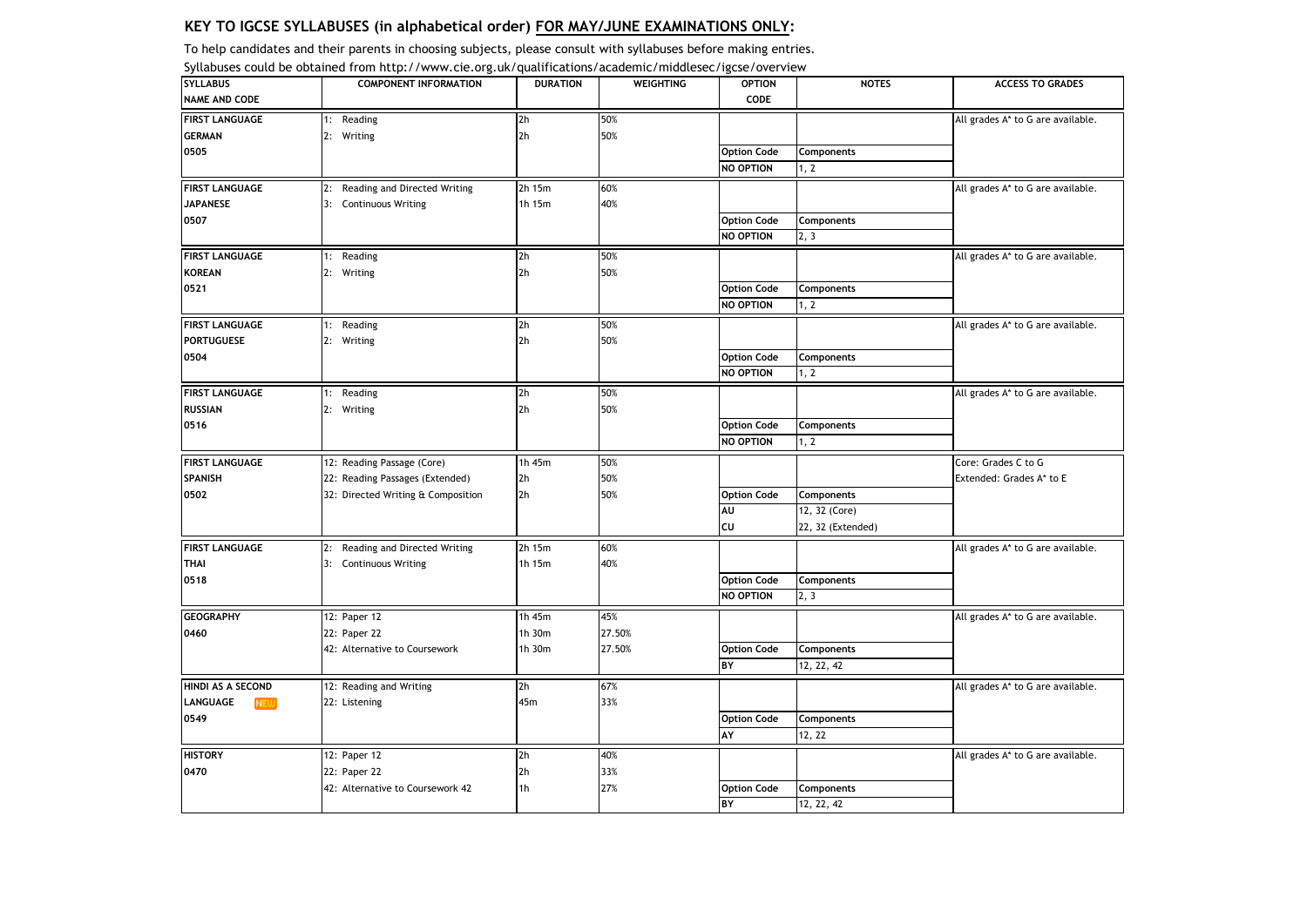|                              | Syllabuses could be obtained from http://www.cie.org.uk/qualifications/academic/middlesec/igcse/overview |                 |                  |                    |                                          |                                   |
|------------------------------|----------------------------------------------------------------------------------------------------------|-----------------|------------------|--------------------|------------------------------------------|-----------------------------------|
| <b>SYLLABUS</b>              | <b>COMPONENT INFORMATION</b>                                                                             | <b>DURATION</b> | <b>WEIGHTING</b> | <b>OPTION</b>      | <b>NOTES</b>                             | <b>ACCESS TO GRADES</b>           |
| <b>NAME AND CODE</b>         |                                                                                                          |                 |                  | CODE               |                                          |                                   |
| <b>LITERATURE</b>            | 42: Set Texts: Closed Books A 42                                                                         | 2h 15m          | 75%              |                    |                                          | All grades A* to G are available. |
| (ENGLISH)                    | 52: Set Texts: Closed Books B 52                                                                         | 45m             | 25%              | <b>Option Code</b> | Components                               |                                   |
| 0486                         |                                                                                                          |                 |                  | DY                 | 42, 52                                   |                                   |
| <b>MATHEMATICS</b>           | 12: Paper 12 (Core)                                                                                      | 1 <sub>h</sub>  | 35%              |                    | May not be taken in the same examination | Core: Grades C to G               |
| (Without                     | 22: Paper 22 (Extended)                                                                                  | 1h 30m          | 35%              | session as 0607.   |                                          | Extended: Grades A* to E          |
| Coursework)                  | 32: Paper 32 (Core)                                                                                      | 2h              | 65%              | <b>Option Code</b> | <b>Components</b>                        |                                   |
| 0580                         | 42: Paper 42 (Extended)                                                                                  | 2h 30m          | 65%              | AY                 | 12, 32 (Core)                            |                                   |
|                              |                                                                                                          |                 |                  | BY                 | 22, 42 (Extended)                        |                                   |
| <b>PAKISTAN</b>              | History and Culture of Pakistan                                                                          | 1h 30m          | 50%              |                    |                                          | All grades A* to G are available. |
| <b>NEW</b><br><b>STUDIES</b> | <b>Environment of Pakistan</b><br>2:                                                                     | 1h 30m          | 50%              |                    |                                          |                                   |
| 0448                         |                                                                                                          |                 |                  | <b>Option Code</b> | Components                               |                                   |
|                              |                                                                                                          |                 |                  | <b>NO OPTION</b>   | 1, 2                                     |                                   |
| <b>PHYSICS</b>               | 12: Multiple Choice 12                                                                                   | 45m             | 30%              |                    | May not be taken in the same             | Core: Grades C to G               |
| 0625                         | 22: Core Theory 22                                                                                       | 1h 15m          | 50%              |                    | examination session as                   | Extended: Grades A* to G          |
|                              | 32: Extended Theory 32                                                                                   | 1h 15m          | 50%              |                    | 0653, 0654.                              |                                   |
|                              | 62: Alternative to Practical 62                                                                          | 1h              | 20%              | <b>Option Code</b> | <b>Components</b>                        |                                   |
|                              |                                                                                                          |                 |                  | CY                 | 12, 32, 62 (Extended)                    |                                   |
|                              |                                                                                                          |                 |                  | GY                 | 12, 22, 62 (Core)                        |                                   |
| <b>SOCIOLOGY</b>             | 12: Paper 12                                                                                             | 2h 30m          | 60%              |                    |                                          | All grades A* to G are available. |
| 0495                         | 22: Paper 22                                                                                             | 1h 45m          | 40%              | <b>Option Code</b> | <b>Components</b>                        |                                   |
|                              |                                                                                                          |                 |                  | AY                 | 12, 22                                   |                                   |
| <b>TRAVEL AND</b>            | <b>Written Paper</b>                                                                                     | 2 <sub>h</sub>  | 60%              |                    |                                          | All grades A* to G are available. |
| <b>TOURISM</b>               | Alternative to Coursework<br>2:                                                                          | 2h 30m          | 40%              | <b>Option Code</b> | Components                               |                                   |
| 0471                         |                                                                                                          |                 |                  | A                  | 1.2                                      |                                   |

To help candidates and their parents in choosing subjects, please consult with syllabuses before making entries.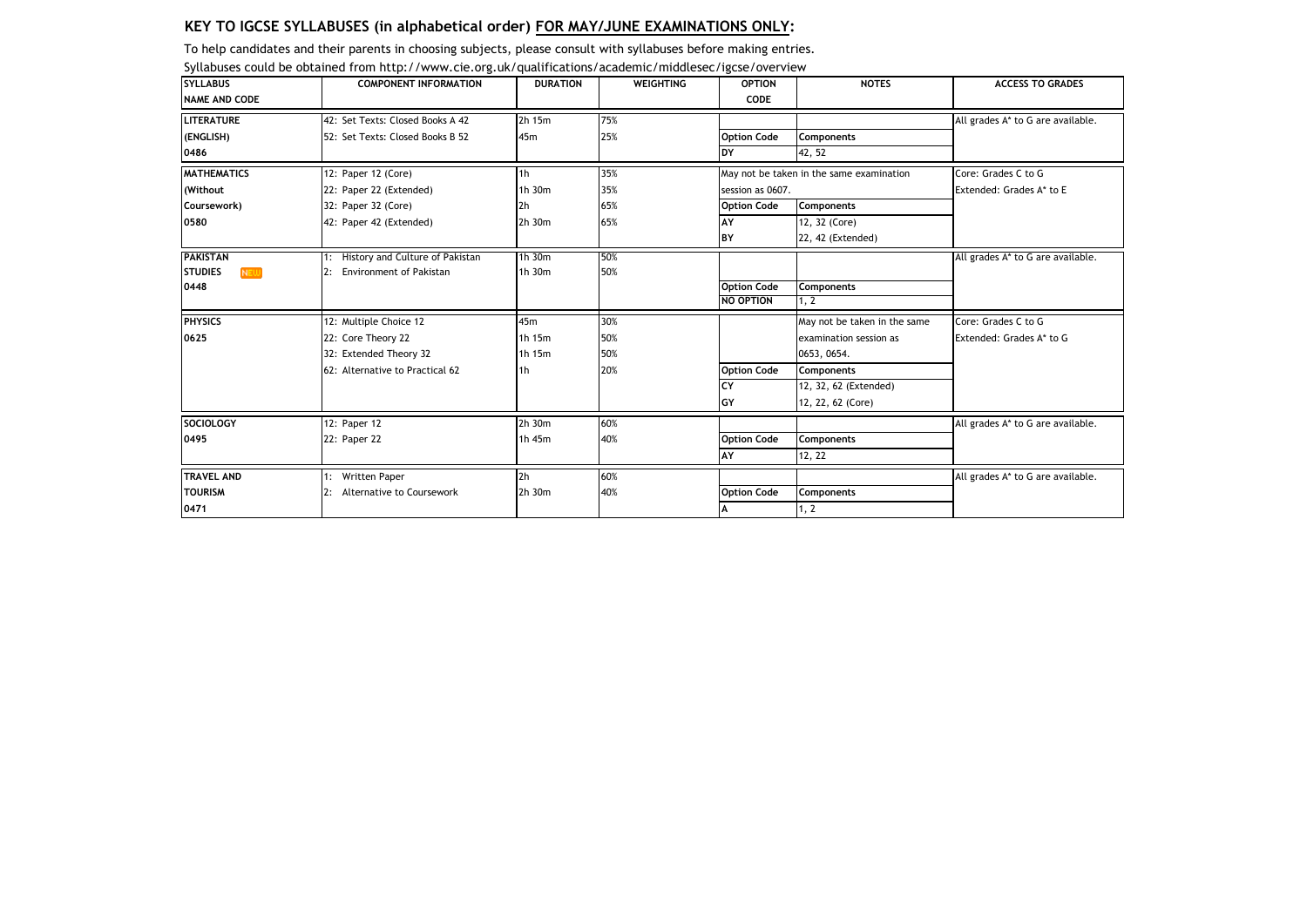# **Instructions on IGCSE Examination Timetable JUNE 2014**

CIE is introducing two new concepts for June 2010 examinations onwards: **Key Times** and **Administrative Zones**. These changes are part of a project to increase the security of CIE examinations, and ensure that the validity and integrity of CIE examinations continue to be valued as a global standard.

CIE will identify a Key Time in each morning and afternoon examination session when all candidates must be under full supervision by their Centre. Centres will still be free to choose the start and finish times for their examinations within the periods defined on the timetable, but all candidates must be under full Centre supervision at the Key Time.

#### 1. About the sessions and the KEY TIME

Examinations must be taken in the morning or afternoon timetable session as shown on the FINAL timetable. All candidates entered for examinations in a session must be under Full Centre Supervision at the **KEY TIME**. If examinations timetable outside of the KEY TIME they must be kept under Full Centre Supervision until the **KEY TIME**.

The **KEY TIME** will be expressed in RED.

The **KEY TIME** for the morning session is 12:00 p.m.

The **KEY TIME** for the afternoon session is 16:00.

#### 2. What does "under Full Centre Supervision" mean?

Candidates can be in the examination room, doing their examination, under the supervision of invigilators. If the examinations finish before the **KEY TIME**, they must be supervised by invigilators until the **KEY TIME**. During that time candidates can have access to their books and notes, and they can talk to each other. However, they must not have any access to telephones, mobile phones, the Internet, or any means of external communication; and they must not be allowed any communication with anyone not under Full Centre Supervision.

*Failure by a centre to comply with the Regulations regarding the KEY TIME will be considered Maladministration by CIE and may result in CIE being unable to accept candidates' work.*

#### 3. Where there is more than one paper in a single session

In the case where a candidate has to sit two papers in one session (not timetable clash), the second question paper must given out until the time allocated to the first question paper has been allowed and the scripts for the first paper have been collected. This rule applies unless the rubric of either of the question papers gives a different instruction.

#### 4. Time Allowance for Question Papers

Any time specially allocated for candidates to read through question papers and to study maps, etc., is already included in the total time allowance shown in the timetable. No additional time is allowed.

#### 5. Timetable Clashes

It is a candidate's responsibility to check the examinations timetable to ensure that your subjects do not clash, and to ensure that the subjects applied for are all available. **Please note that no arrangements can be made for rescheduling examinations that clash.**

# **O** BRITISH COUNCIL

## **IGCSE EXAMINATION TIMETABLE, JUNE 2014**

**Week 1 (28 APRIL - 3 MAY 2014)**

| Morning start time 10.30 *KEY TIME 12.00 p.m.*                                                                                                                                   |                            |                        |                                            |                                 | Afternoon start time 14.30 *KEY TIME 16.00*                                                                                                                           |                |                 |                                |
|----------------------------------------------------------------------------------------------------------------------------------------------------------------------------------|----------------------------|------------------------|--------------------------------------------|---------------------------------|-----------------------------------------------------------------------------------------------------------------------------------------------------------------------|----------------|-----------------|--------------------------------|
| Syllabus/ Component<br><b>Cambridge IGCSE Examinations</b>                                                                                                                       | Code                       | <b>Duration</b>        | Time                                       | Monday<br>28<br>April           | Syllabus/ Component<br><b>Cambridge IGCSE Examinations</b>                                                                                                            | Code           | <b>Duration</b> | Time                           |
| Syllabus/ Component<br><b>Cambridge IGCSE Examinations</b>                                                                                                                       | Code                       | Duration               | Time                                       | Tuesday<br>29<br>April          | Syllabus/ Component<br><b>Cambridge IGCSE Examinations</b>                                                                                                            | Code           | Duration        | Duration                       |
| Syllabus/ Component<br><b>Cambridge IGCSE Examinations</b><br>• Cambridge International Mathematics Paper 12 - Core<br>• Cambridge International Mathematics Paper 22 - Extended | Code<br>0607/12<br>0607/22 | Duration<br>45m<br>45m | Time<br>$10.30 - 11.15$<br>$10.30 - 11.15$ | Wednesday<br>30<br>April        | Syllabus/ Component<br><b>Cambridge IGCSE Examinations</b>                                                                                                            | Code           | Duration        | <b>Time</b>                    |
| Syllabus/ Component<br><b>Cambridge IGCSE Examinations</b>                                                                                                                       | Code                       |                        | <b>Duration</b>                            | Thursday<br>-1<br>May           | Syllabus/ Component<br><b>Cambridge IGCSE Examinations</b>                                                                                                            | Code           | Duration        | Time                           |
| Syllabus/ Component<br><b>Cambridge IGCSE Examinations</b>                                                                                                                       | Code                       | Duration               | Time                                       | Friday<br>$\overline{2}$<br>May | Syllabus/ Component<br><b>Cambridge IGCSE Examinations</b><br>.* First Language Portuguese Paper 1 (Reading)<br>*Key time is 20.00 for 0504 First Langugae Portuguese | Code<br>0504/1 | 2 <sub>h</sub>  | <b>Duration</b><br>18.00-20.00 |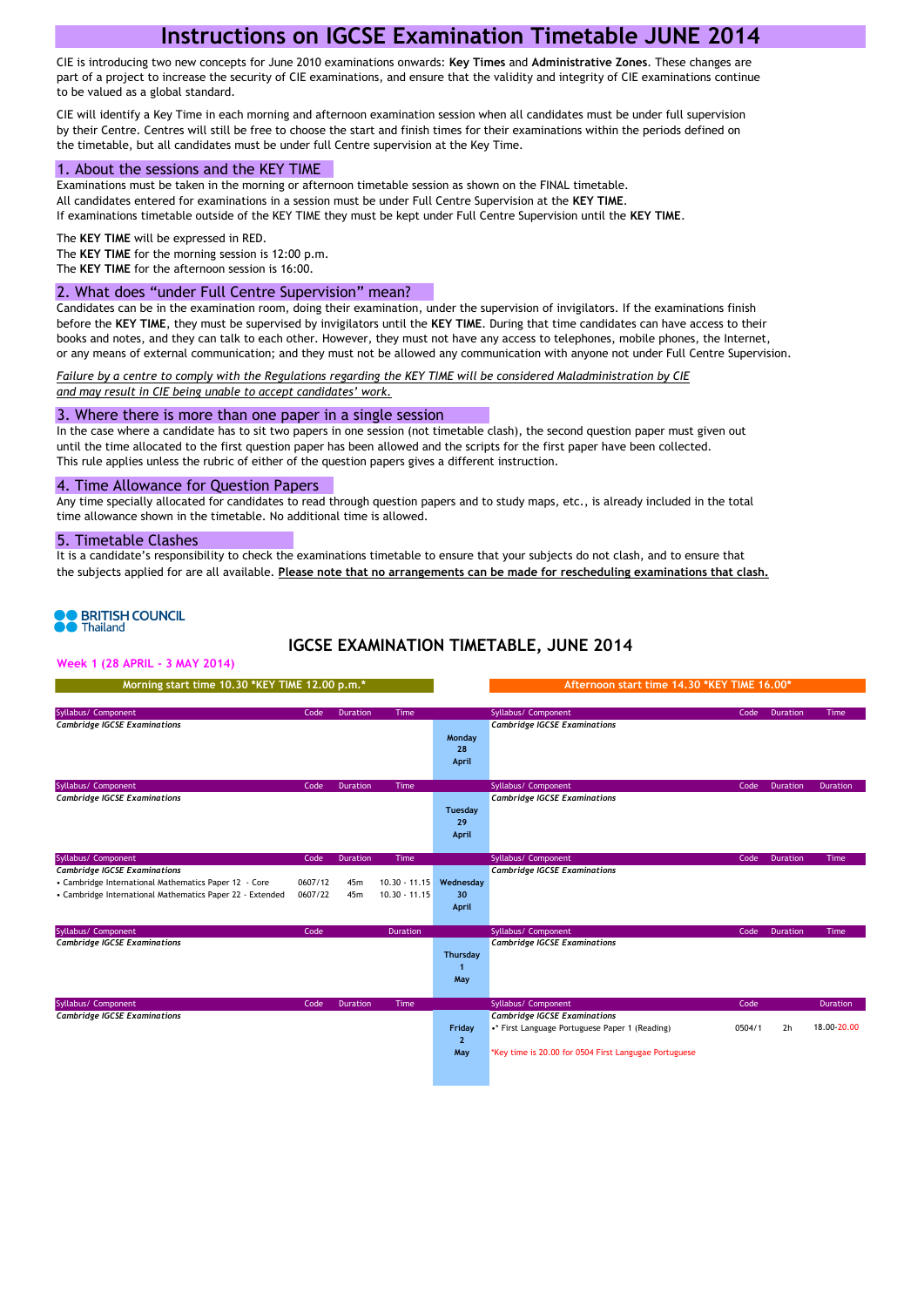## **IGCSE EXAMINATION TIMETABLE, JUNE 2014**

Syllabus/ Code Duration Time Syllabus/ Code Duration Time

## **Week 2 (5 - 9 MAY 2014)**

| Morning start time 10.30 *KEY TIME 12.00 p.m.* |      |          |             |        | Afternoon start time 14.30 *KEY TIME 16.00*' |      |         |
|------------------------------------------------|------|----------|-------------|--------|----------------------------------------------|------|---------|
|                                                |      |          |             |        |                                              |      |         |
| Syllabus/ Component                            | Code | Duration | <b>Time</b> |        | Syllabus/ Component                          | Code | Duratio |
| <b>Cambridge IGCSE Examinations</b>            |      |          |             |        | <b>Cambridge IGCSE Examinations</b>          |      |         |
|                                                |      |          |             | Monday |                                              |      |         |
|                                                |      |          |             |        |                                              |      |         |

| Cambridge IGCSE Examinations                              |         |                 |                 | Monday<br>May  | Cambridge IGCSE Examinations                         |         |                |                 |
|-----------------------------------------------------------|---------|-----------------|-----------------|----------------|------------------------------------------------------|---------|----------------|-----------------|
| Syllabus/ Component                                       | Code    | <b>Duration</b> | Time            |                | Syllabus/ Component                                  | Code    | Duration       | Time            |
| <b>Cambridge IGCSE Examinations</b>                       |         |                 |                 |                | <b>Cambridge IGCSE Examinations</b>                  |         |                |                 |
| • Biology Paper 62 (Alternative to Practical)             | 0610/62 | 1 <sub>h</sub>  | $10.30 - 11.30$ | <b>Tuesdav</b> | • Mathematics without Coursework Paper 12 - Core     | 0580/12 | 1 <sub>h</sub> | $14.30 - 15.30$ |
| • Cambridge International Mathematics Paper 32 - Core     | 0607/32 | 1h45m           | $10.30 - 12.15$ | 6              | • Mathematics without Coursework Paper 22 - Extended | 0580/22 | 1h30m          | $14.30 - 16.00$ |
| • Cambridge International Mathematics Paper 42 - Extended | 0607/42 | 2h15m           | $10.30 - 12.45$ | May            |                                                      |         |                |                 |
| Syllabus/ Component                                       | Code    | <b>Duration</b> | Time            |                | Syllabus/ Component                                  | Code    | Duration       | Time            |
| <b>Cambridge IGCSE Examinations</b>                       |         |                 |                 |                | <b>Cambridge IGCSE Examinations</b>                  |         |                |                 |
| • Combined Science Paper 62                               | 0653/62 | 1 <sub>h</sub>  | $10.30 - 11.30$ |                | • *First Language Spanish Paper 12                   | 0502/12 | 1h45m          | 18.00-19.45     |
| (Alternative to Practical)                                |         |                 |                 |                | (Reading Passage - Core)                             |         |                |                 |
| • Co-ordinated Sciences Paper 62                          | 0654/62 | 1 <sub>h</sub>  | $10.30 - 11.30$ | Wednesdav      | · *First Language Spanish Paper 22                   | 0502/22 | 2 <sub>h</sub> | 18.00-20.00     |
| (Alternative to Practical)                                |         |                 |                 |                | (Reading Passage - Extended)                         |         |                |                 |
| • Physics Paper 62                                        | 0625/62 | 1 <sub>h</sub>  | $10.30 - 11.30$ | May            |                                                      |         |                |                 |
| (Alternative to Practical)                                |         |                 |                 |                | *Key time is 20.00 for 0502 First Langugae Spanish   |         |                |                 |
| Syllabus/ Component                                       | Code    | <b>Duration</b> | Time            |                | Syllabus/ Component                                  | Code    | Duration       | Time            |
| <b>Cambridge IGCSE Examinations</b>                       |         |                 |                 |                | <b>Cambridge IGCSE Examinations</b>                  |         |                |                 |
| • English as a Second Language Paper 12 - Core            | 0510/12 | 1h30m           | $10.30 - 12.00$ |                | • Geography Paper 12                                 | 0460/12 | 1h45m          | $14.30 - 16.15$ |
| (Oral Endorsement) (Reading and Writing)                  |         |                 |                 | Thursday       | • Pakistan Studies Paper 1                           | 0448/1  | 1h30m          | $14.30 - 16.00$ |
| • English as a Second Language Paper 22 - Extended        | 0510/22 | 2 <sub>h</sub>  | $10.30 - 12.30$ | 8              |                                                      |         |                |                 |
| (Oral Endorsement) (Reading and Writing)                  |         |                 |                 | May            |                                                      |         |                |                 |
| • First Language English Paper 12 - Core                  | 0500/12 | 1h45m           | $10.30 - 12.15$ |                |                                                      |         |                |                 |
| (Reading passage)                                         |         |                 |                 |                |                                                      |         |                |                 |
| • First Language English Paper 22 - Extended              | 0500/22 | 2 <sub>h</sub>  | $10.30 - 12.30$ |                |                                                      |         |                |                 |
| (Reading passage)                                         |         |                 |                 |                |                                                      |         |                |                 |

| Syllabus/ Component                 | Code | <b>Duration</b> |        | Syllabus/ Component                 | Code    | <b>Duration</b> | <b>Time</b>     |
|-------------------------------------|------|-----------------|--------|-------------------------------------|---------|-----------------|-----------------|
| <b>Cambridge IGCSE Examinations</b> |      |                 |        | <b>Cambridge IGCSE Examinations</b> |         |                 |                 |
|                                     |      |                 | Fridav | • History Paper 12                  | 0470/12 | 2h              | $14.30 - 16.30$ |
|                                     |      |                 |        |                                     |         |                 |                 |
|                                     |      |                 | May    |                                     |         |                 |                 |

## **Week 3 (12 - 16 MAY 2014)**

| Morning start time 10.30 *KEY TIME 12.00 p.m.*             |         |                 |                 |                | Afternoon start time 14.30 *KEY TIME 16.00*             |         |                 |                 |
|------------------------------------------------------------|---------|-----------------|-----------------|----------------|---------------------------------------------------------|---------|-----------------|-----------------|
| Syllabus/ Component                                        | Code    | <b>Duration</b> | <b>Time</b>     |                | Syllabus/ Component                                     | Code    | <b>Duration</b> | Time            |
| <b>Cambridge IGCSE Examinations</b>                        |         |                 |                 |                | <b>Cambridge IGCSE Examinations</b>                     |         |                 |                 |
| • Cambridge International Mathematics Paper 52 - Core      | 0607/52 | 1 <sub>h</sub>  | $10.30 - 11.30$ | Monday         | • Mathematics Paper 32 (without Coursework - Core)      | 0580/32 | 2h              | 14.30 - 16.30   |
| • Cambridge International Mathematics Paper 62 - Extended  | 0607/62 | 1h30m           | $10.30 - 12.00$ | 12             | • Mathematics Paper 42 (without Coursework - Extended)  | 0580/42 | 2h30m           | 14.30 - 17.00   |
|                                                            |         |                 |                 | May            |                                                         |         |                 |                 |
| Syllabus/ Component                                        | Code    | <b>Duration</b> | Time            |                | Syllabus/ Component                                     | Code    | <b>Duration</b> | <b>Time</b>     |
| <b>Cambridge IGCSE Examinations</b>                        |         |                 |                 |                | <b>Cambridge IGCSE Examinations</b>                     |         |                 |                 |
| • Chemistry Paper 62 (Alternatice to Practical)            | 0620/62 | 1 <sub>h</sub>  | $10.30 - 11.30$ |                | • *First Language Spanish Paper 32                      | 0502/32 | 2 <sub>h</sub>  | 18.00-20.00     |
|                                                            |         |                 |                 |                | (Directed Writing and Composition)                      |         |                 |                 |
|                                                            |         |                 |                 | <b>Tuesdav</b> | *Key time is 20.00 for 0502 First Langugae Spanish      |         |                 |                 |
|                                                            |         |                 |                 | 13             | • Geography Paper 22                                    | 0460/22 | 1h30m           | 14.30 - 16.00   |
|                                                            |         |                 |                 | May            | • Hindi as a Second Language (Reading&Writing) Paper 12 | 0549/12 | 2 <sub>h</sub>  | 14.30 - 16.30   |
|                                                            |         |                 |                 |                |                                                         |         |                 |                 |
| Syllabus/ Component                                        | Code    | <b>Duration</b> | Time            |                | Syllabus/ Component                                     | Code    | Duration        | <b>Time</b>     |
| <b>Cambridge IGCSE Examinations</b>                        |         |                 |                 |                | <b>Cambridge IGCSE Examinations</b>                     |         |                 |                 |
| • Literature (English) Paper 42                            | 0486/42 | 2h15m           | $10.30 - 12.45$ | Wednesday      |                                                         |         |                 |                 |
|                                                            |         |                 |                 | 14             |                                                         |         |                 |                 |
|                                                            |         |                 |                 | May            |                                                         |         |                 |                 |
| Syllabus/ Component                                        | Code    | <b>Duration</b> | Time            |                | Syllabus/ Component                                     | Code    | <b>Duration</b> | Time            |
| <b>Cambridge IGCSE Examinations</b>                        |         |                 |                 |                | <b>Cambridge IGCSE Examinations</b>                     |         |                 |                 |
| • *Biology Paper 12 (Multiple Choice)                      | 0610/12 | 45m             | $10.30 - 11.15$ | Thursday       | · Hindi as a Second Language - Paper 22                 | 0549/22 | c.45m           | $14.30 - 15.15$ |
| • *Biology Paper 22 - Core                                 | 0610/22 | 1h15m           | $11.30 - 12.45$ | 15             | (Listening)                                             |         |                 |                 |
| • *Biology Paper 32 - Extended                             | 0610/32 | 1h15m           | $11.30 - 12.45$ | May            | • Pakistan Studies Paper 2                              | 0448/2  | 1h30m           | 14.30 - 16.00   |
| *Biology Paper 12 & 22 or 32 must be sat one after another |         |                 |                 |                |                                                         |         |                 |                 |
| Syllabus/ Component                                        | Code    | Duration        | Time            |                | Syllabus/ Component                                     | Code    | Duration        | Time            |
| <b>Cambridge IGCSE Examinations</b>                        |         |                 |                 |                | <b>Cambridge IGCSE Examinations</b>                     |         |                 |                 |
| · English as a Second Language Paper 32 - Core             | 0510/32 | c.40m           | $10.30 - 11.10$ | Fridav         | • History (Alternative to Coursework) Paper 42          | 0470/42 | 1 <sub>h</sub>  | $14.30 - 15.30$ |
| (Oral Endorsement) (Listening)                             |         |                 |                 | 16             |                                                         |         |                 |                 |
| · English as a Second Language Paper 42 - Extended         | 0510/42 | c.45m           | $10.30 - 11.15$ | May            |                                                         |         |                 |                 |
| (Oral Endorsement) (Listening)                             |         |                 |                 |                |                                                         |         |                 |                 |

• First Language English Paper 32 0500/32 2h 10.30 - 12.30 (Directed Writing and Composition)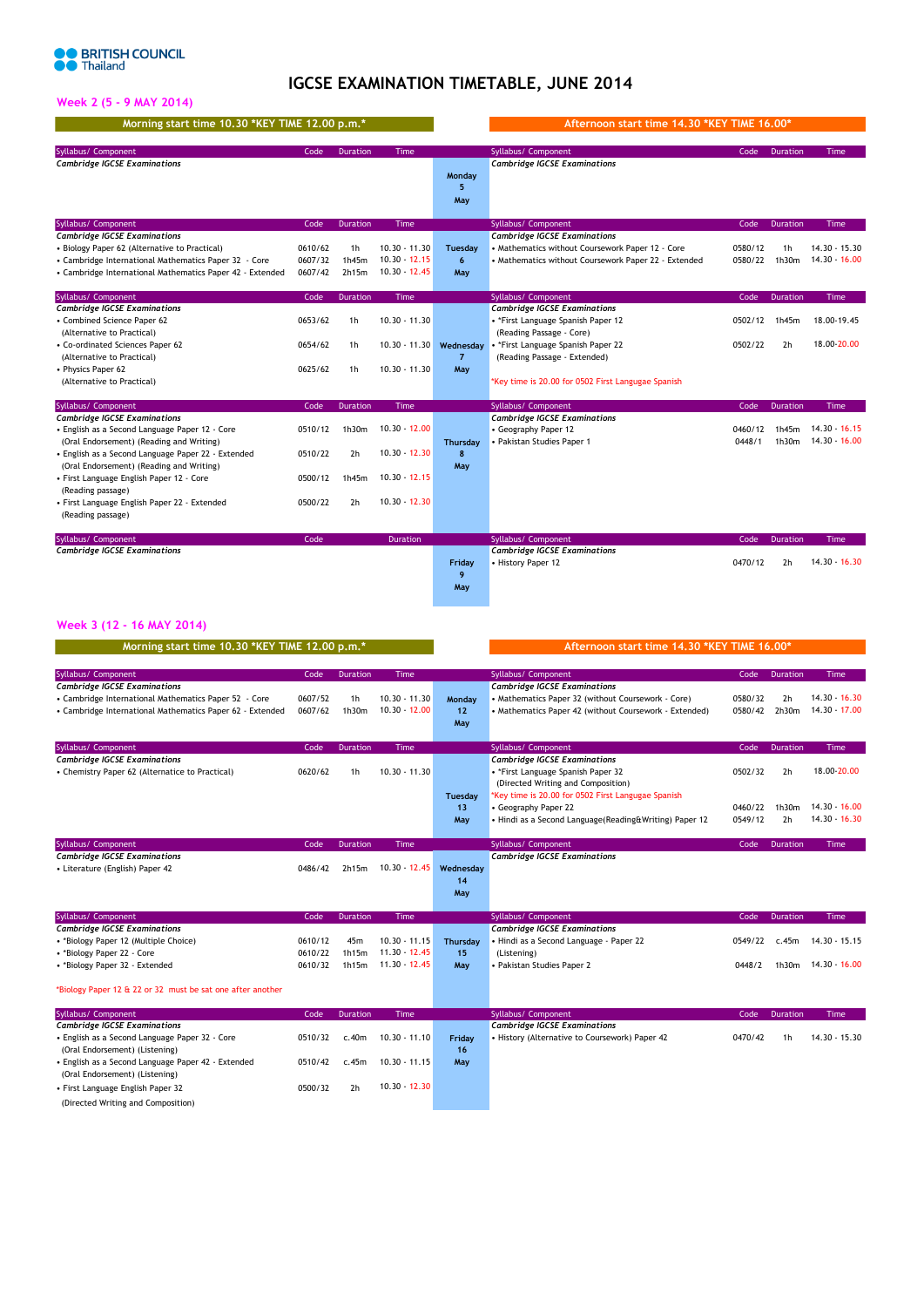# **IGCSE EXAMINATION TIMETABLE, JUNE 2014**

## **Week 4 (19 MAY - 23 MAY 2014)**

| Morning start time 10.30 *KEY TIME 12.00 p.m.*                          |                                                 |                 |                 |              | Afternoon start time 14.30 *KEY TIME 16.00*      |         |                 |                             |
|-------------------------------------------------------------------------|-------------------------------------------------|-----------------|-----------------|--------------|--------------------------------------------------|---------|-----------------|-----------------------------|
| Syllabus/ Component                                                     | Code                                            | Duration        | Time            |              | Syllabus/ Component                              | Code    | <b>Duration</b> | Time                        |
| <b>Cambridge IGCSE Examinations</b>                                     |                                                 |                 |                 |              | <b>Cambridge IGCSE Examinations</b>              |         |                 |                             |
| • *Combined Science Paper 12 (Multiple Choice)                          | 0653/12                                         | 45m             | $10.30 - 11.15$ |              | · Sociology Paper 12                             |         |                 | 0495/12 2h30m 14.30 - 17.00 |
| • *Combined Science Paper 22 - Core                                     | 0653/22                                         | 1h15m           | $11.30 - 12.45$ |              |                                                  |         |                 |                             |
| • *Combined Science Paper 32 - Extended                                 | 0653/32                                         | 1h15m           | $11.30 - 12.45$ |              |                                                  |         |                 |                             |
| * Combined Science Paper 12 & 22 or 32 must be sat one after another    |                                                 |                 |                 | Monday       |                                                  |         |                 |                             |
| • *Co-ordinated Sciences Paper 12 (Multiple Choice)                     | 0654/12                                         | 45m             | $10.30 - 11.15$ | 19           |                                                  |         |                 |                             |
| • *Co-ordinated Sciences Paper 22 - Core                                | 0654/22                                         | 2 <sub>h</sub>  | $11.30 - 13.30$ | May          |                                                  |         |                 |                             |
| • *Co-ordinated Sciences Paper 32 - Extended                            | 0654/32                                         | 2 <sub>h</sub>  | $11.30 - 13.30$ |              |                                                  |         |                 |                             |
| *Co-ordinated Science Paper 12 & 22 or 32 must be sat one after another |                                                 |                 |                 |              |                                                  |         |                 |                             |
| • *Physics Paper 12 (Multiple Choice)                                   | 0625/12                                         | 45m             | $10.30 - 11.15$ |              |                                                  |         |                 |                             |
| • *Physics Paper 22 - Core                                              | 0625/22                                         | 1h15m           | $11.30 - 12.45$ |              |                                                  |         |                 |                             |
| • *Physics Paper 32 - Extended                                          | 0625/32                                         | 1h15m           | $11.30 - 12.45$ |              |                                                  |         |                 |                             |
| *Physics Paper 12 & 22 or 32 must be sat one after another              |                                                 |                 |                 |              |                                                  |         |                 |                             |
| Syllabus/ Component                                                     | Code                                            | <b>Duration</b> | Time            |              | Syllabus/ Component                              | Code    | Duration        | <b>Time</b>                 |
| <b>Cambridge IGCSE Examinations</b>                                     |                                                 |                 |                 |              | <b>Cambridge IGCSE Examinations</b>              |         |                 |                             |
| • Business Studies Paper 12                                             | 0450/12                                         | 1h45m           | $10.30 - 12.15$ |              | · First Language Arabic Paper 1 (Reading)        | 0508/1  | 2 <sub>h</sub>  | $14.30 - 16.30$             |
| • First Language Japanese Paper 2                                       | 0507/2                                          | 2h15m           | 10.30-12.45     |              | · First Language Chinese Paper 12 (Reading)      | 0509/12 | 2 <sub>h</sub>  | 14.30 - 16.30               |
| (Reading & Directed Writing)                                            |                                                 |                 |                 |              | • First Language Dutch Paper 1 (Reading)         | 0503/1  | 2h              | 14.30 - 16.30               |
| • First Language Korean Paper 1 (Reading)                               | 0521/1                                          | 2 <sub>h</sub>  | 10.30-12.30     | Tuesday      | • First Language French Paper 1 (Reading)        | 0501/1  | 2 <sub>h</sub>  | $14.30 - 16.30$             |
|                                                                         |                                                 |                 |                 | 20           | · First Language German Paper 1 (Reading)        | 0505/1  | 2 <sub>h</sub>  | $14.30 - 16.30$             |
|                                                                         |                                                 |                 |                 | May          | • First Language Thai Paper 2                    | 0518/2  | 2h15m           | $14.30 - 16.45$             |
|                                                                         |                                                 |                 |                 |              | (Reading & Directed Writing)                     |         |                 |                             |
|                                                                         |                                                 |                 |                 |              |                                                  |         |                 |                             |
|                                                                         |                                                 |                 |                 |              |                                                  |         |                 |                             |
| Syllabus/ Component                                                     | Code                                            | Duration        | Time            |              | Syllabus/ Component                              | Code    | <b>Duration</b> | Time                        |
| <b>Cambridge IGCSE Examinations</b>                                     |                                                 |                 |                 |              | <b>Cambridge IGCSE Examinations</b>              |         |                 |                             |
| • *Chemistry Paper 12 (Multiple Choice)                                 | 0620/12                                         | 45m             | $10.30 - 11.15$ |              | • First Language Arabic Paper 2 (Writing)        | 0508/2  | 2 <sub>h</sub>  | 14.30 - 16.30               |
| • *Chemistry Paper 22 - Core                                            | 0620/22                                         | 1h15m           | $11.30 - 12.45$ |              | • First Language Chinese Paper 22 (writing)      | 0509/22 | 1h15m           | 14.30 - 15.45               |
| • *Chemistry Paper 32 - Extended                                        | 0620/32                                         | 1h15m           | $11.30 - 12.45$ |              | • First Language Dutch Paper 2 (Writing)         | 0503/2  | 2 <sub>h</sub>  | $14.30 - 16.30$             |
| * Chemistry Paper 12 & 22 or 32 must be sat one after another           |                                                 |                 |                 | Wednesday    | • First Language French Paper 2 (Writing)        | 0501/2  | 2 <sub>h</sub>  | $14.30 - 16.30$             |
| • First Language Japanese Paper 3                                       | 0507/3                                          | 1h15m           | 10.30-11.45     | 21           | · First Language German Paper 2 (Writing)        | 0505/2  | 2h              | $14.30 - 16.30$             |
| (Continuos Writing)                                                     |                                                 |                 |                 | May          | · First Language Thai Paper 3                    | 0518/3  | 1h15m           | 14.30 - 15.45               |
| • First Language Korean Paper 2 (Writing)                               | 0521/2                                          | 2h              | 10.30-12.30     |              | (Continuous Writing)                             |         |                 |                             |
|                                                                         |                                                 |                 |                 |              |                                                  |         |                 |                             |
|                                                                         |                                                 |                 |                 |              |                                                  |         |                 |                             |
| Syllabus/ Component                                                     | Code                                            | <b>Duration</b> | Time            |              | Syllabus/ Component                              | Code    | <b>Duration</b> | <b>Time</b>                 |
| <b>Cambridge IGCSE Examinations</b>                                     |                                                 |                 |                 |              | <b>Cambridge IGCSE Examinations</b>              |         |                 |                             |
| • Literature (English) Paper 52                                         | 0486/52                                         | 45m             | $10.30 - 11.15$ | Thursday     | • Geography Paper 42                             | 0460/42 | 1h30m           | $14.30 - 16.00$             |
|                                                                         |                                                 |                 |                 | 22           |                                                  |         |                 |                             |
|                                                                         |                                                 |                 |                 | May          |                                                  |         |                 |                             |
| Syllabus/ Component                                                     | Code                                            |                 | <b>Duration</b> |              | Syllabus/ Component                              | Code    | Duration        | <b>Time</b>                 |
| <b>Cambridge IGCSE Examinations</b>                                     |                                                 |                 |                 |              | <b>Cambridge IGCSE Examinations</b>              |         |                 |                             |
| • Economics Paper 12 (Multiple Choice)                                  | 0455/12                                         | 45m             | $10.30 - 11.15$ | Friday<br>23 | • History Paper 22                               | 0470/22 | 2 <sub>h</sub>  | 14.30 - 16.30               |
|                                                                         |                                                 |                 |                 | May          |                                                  |         |                 |                             |
|                                                                         |                                                 |                 |                 |              |                                                  |         |                 |                             |
| Week 5 (26 - 30 MAY 2014)                                               |                                                 |                 |                 |              |                                                  |         |                 |                             |
|                                                                         | Morning start time 10 30 *KEY TIME 12.00 p.m. * |                 |                 |              | $After no on start time 14.30 * KEV TIME 16.00*$ |         |                 |                             |

| morning start anno 19,50 km i una 12,00 p.m. |      |                 |             |                | $T1155111991195915511115111999115511111551191555$ |        |          |                     |
|----------------------------------------------|------|-----------------|-------------|----------------|---------------------------------------------------|--------|----------|---------------------|
|                                              |      |                 |             |                |                                                   |        |          |                     |
| Syllabus/ Component                          | Code | <b>Duration</b> | Time        |                | Syllabus/ Component                               | Code   | Duration | Time                |
| <b>Cambridge IGCSE Examinations</b>          |      |                 |             |                | <b>Cambridge IGCSE Examinations</b>               |        |          |                     |
|                                              |      |                 |             | Monday         | · Bangladesh Studies Paper 1                      | 0449/1 |          | 1h30m 14.30 - 16.00 |
|                                              |      |                 |             | 26             |                                                   |        |          |                     |
|                                              |      |                 |             | May            |                                                   |        |          |                     |
|                                              |      |                 |             |                |                                                   |        |          |                     |
| Syllabus/ Component                          | Code | <b>Duration</b> | Time        |                | Syllabus/ Component                               | Code   | Duration | Time                |
| <b>Cambridge IGCSE Examinations</b>          |      |                 |             |                | <b>Cambridge IGCSE Examinations</b>               |        |          |                     |
|                                              |      |                 |             | <b>Tuesday</b> |                                                   |        |          |                     |
|                                              |      |                 |             | 27             |                                                   |        |          |                     |
|                                              |      |                 |             | May            |                                                   |        |          |                     |
|                                              |      |                 |             |                |                                                   |        |          |                     |
|                                              |      |                 |             |                |                                                   |        |          |                     |
| Syllabus/ Component                          | Code | <b>Duration</b> | Tine        |                | Syllabus/ Component                               | Code   | Duration | Time                |
| <b>Cambridge IGCSE Examinations</b>          |      |                 |             |                | <b>Cambridge IGCSE Examinations</b>               |        |          |                     |
|                                              |      |                 |             | Wednesday      | • Bangladesh Studies Paper 2                      | 0449/2 | 1h30m    | 14.30 - 16.00       |
|                                              |      |                 |             | 28             |                                                   |        |          |                     |
|                                              |      |                 |             | May            |                                                   |        |          |                     |
|                                              |      |                 |             |                |                                                   |        |          |                     |
| Syllabus/ Component                          | Code | <b>Duration</b> | <b>Time</b> |                | Syllabus/ Component                               | Code   | Duration | Time                |
| <b>Cambridge IGCSE Examinations</b>          |      |                 |             |                | <b>Cambridge IGCSE Examinations</b>               |        |          |                     |
|                                              |      |                 |             | Thursday       |                                                   |        |          |                     |
|                                              |      |                 |             | 29             |                                                   |        |          |                     |
|                                              |      |                 |             | May            |                                                   |        |          |                     |
|                                              |      |                 |             |                |                                                   |        |          |                     |
| Syllabus/ Component                          | Code | <b>Duration</b> | Time        |                | Syllabus/ Component                               | Code   | Duration | Time                |
| <b>Cambridge IGCSE Examinations</b>          |      |                 |             |                | <b>Cambridge IGCSE Examinations</b>               |        |          |                     |
|                                              |      |                 |             | Friday         |                                                   |        |          |                     |
|                                              |      |                 |             | 30             |                                                   |        |          |                     |
|                                              |      |                 |             | May            |                                                   |        |          |                     |
|                                              |      |                 |             |                |                                                   |        |          |                     |
|                                              |      |                 |             |                |                                                   |        |          |                     |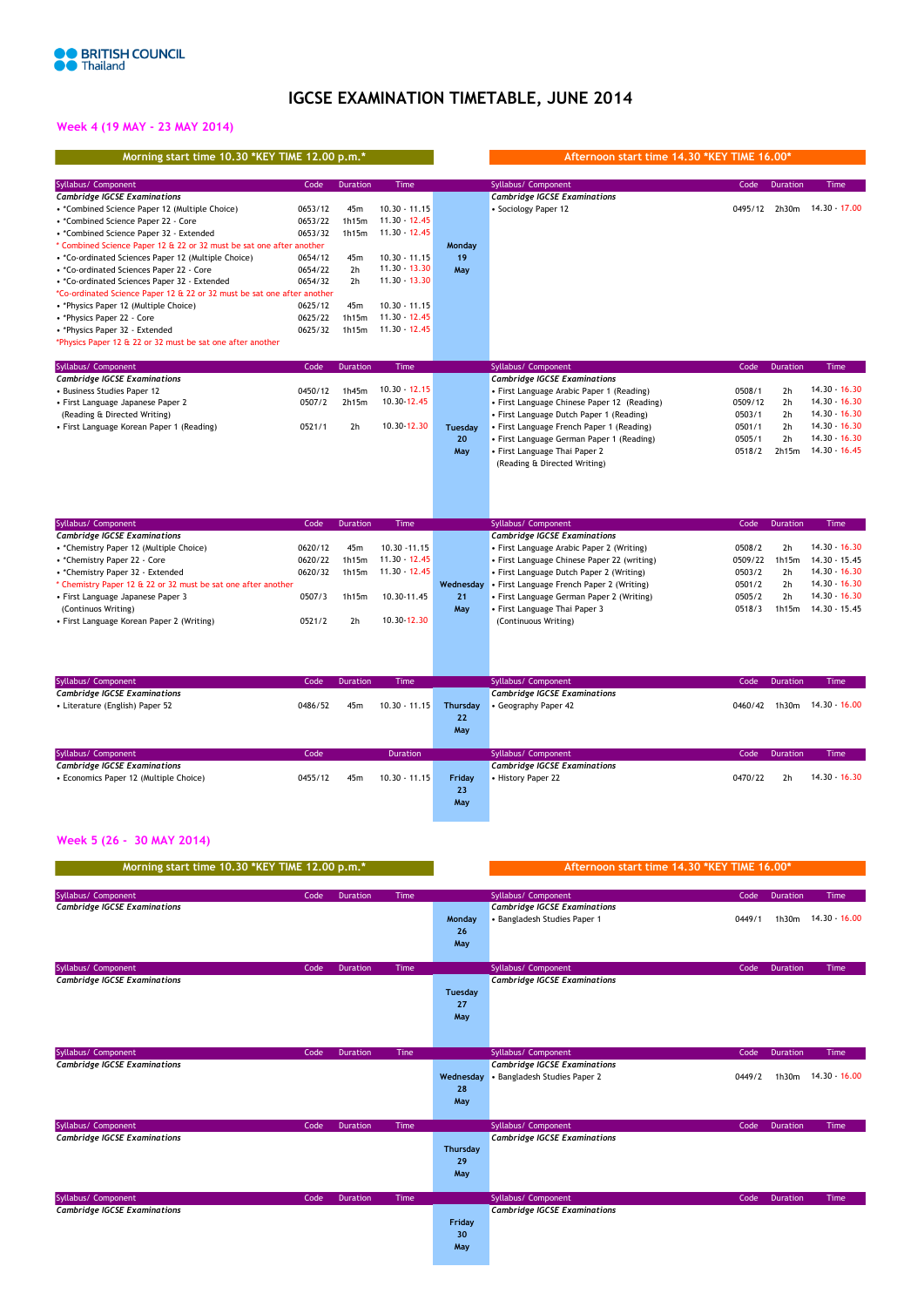

# **IGCSE EXAMINATION TIMETABLE, JUNE 2014**

## **Week 6 (2 - 6 JUNE 2014)**

| Morning start time 10.30 *KEY TIME 12.00 p.m.* |         |                 |                 |                | Afternoon start time 14.30 *KEY TIME 16.00*           |         |                 |                 |
|------------------------------------------------|---------|-----------------|-----------------|----------------|-------------------------------------------------------|---------|-----------------|-----------------|
| Syllabus/ Component                            | Code    | <b>Duration</b> | Time            |                | Syllabus/ Component                                   | Code    | Duration        | Time            |
| <b>Cambridge IGCSE Examinations</b>            |         |                 |                 |                | <b>Cambridge IGCSE Examinations</b>                   |         |                 |                 |
| • Business Studies Paper 22                    | 0450/22 | 1h45m           | $10.30 - 12.15$ | Monday         | • *First Language Portuguese Paper 2 (Writing)        | 0504/2  | 2 <sub>h</sub>  | 18.00-20.00     |
|                                                |         |                 |                 | $\overline{2}$ |                                                       |         |                 |                 |
|                                                |         |                 |                 | June           | *Key time is 20.00 for 0504 First Langugae Portuguese |         |                 |                 |
| Syllabus/ Component                            | Code    | <b>Duration</b> | <b>Time</b>     |                | Syllabus/ Component                                   | Code    | Duration        | Time            |
| <b>Cambridge IGCSE Examinations</b>            |         |                 |                 |                | <b>Cambridge IGCSE Examinations</b>                   |         |                 |                 |
| • Economics Paper 22                           | 0455/22 | 2h15m           | $10.30 - 12.45$ | Tuesday        | • Sociology Paper 22                                  | 0495/22 | 1h45m           | $14.30 - 16.15$ |
|                                                |         |                 |                 | 3              |                                                       |         |                 |                 |
|                                                |         |                 |                 | June           |                                                       |         |                 |                 |
| Syllabus/ Component                            | Code    | <b>Duration</b> | <b>Tine</b>     |                | Syllabus/ Component                                   | Code    | <b>Duration</b> | Time            |
| <b>Cambridge IGCSE Examinations</b>            |         |                 |                 |                | <b>Cambridge IGCSE Examinations</b>                   |         |                 |                 |
| • Computer Studies Paper 12                    | 0420/12 | 2h30m           | $10.30 - 13.00$ | Wednesdav      |                                                       |         |                 |                 |
|                                                |         |                 |                 |                |                                                       |         |                 |                 |
|                                                |         |                 |                 | June           |                                                       |         |                 |                 |
| Syllabus/ Component                            | Code    | <b>Duration</b> | <b>Time</b>     |                | Syllabus/ Component                                   | Code    | <b>Duration</b> | Time            |
| <b>Cambridge IGCSE Examinations</b>            |         |                 |                 |                | <b>Cambridge IGCSE Examinations</b>                   |         |                 |                 |
| • Accounting Paper 12                          | 0452/12 | 1h45m           | $10.30 - 12.15$ | Thursdav       | • First Language Russian Paper 1 (Reading)            | 0516/1  | 2 <sub>h</sub>  | 14.30 - 16.30   |
| • Computer Studies Paper 32                    | 0420/32 | 1h30m           | $10.30 - 12.00$ | 5              |                                                       |         |                 |                 |
| (Alternatice to Coursework)                    |         |                 |                 | June           |                                                       |         |                 |                 |
| Syllabus/ Component                            | Code    | Duration        | Time            |                | Syllabus/ Component                                   | Code    | Duration        | Time            |
| <b>Cambridge IGCSE Examinations</b>            |         |                 |                 |                | <b>Cambridge IGCSE Examinations</b>                   |         |                 |                 |
|                                                |         |                 |                 | Friday         |                                                       |         |                 |                 |
|                                                |         |                 |                 | 6              |                                                       |         |                 |                 |
|                                                |         |                 |                 | June           |                                                       |         |                 |                 |
|                                                |         |                 |                 |                |                                                       |         |                 |                 |

## **Week 7 (9 - 13 JUNE 2014)**

| Morning start time 10.30 *KEY TIME 12.00 p.m.* |         |                 |                 |           | Afternoon start time 14.30 *KEY TIME 16.00* |        |                 |                 |
|------------------------------------------------|---------|-----------------|-----------------|-----------|---------------------------------------------|--------|-----------------|-----------------|
| Syllabus/ Component                            | Code    | <b>Duration</b> | Time            |           | Syllabus/ Component                         | Code   | <b>Duration</b> | Time            |
| <b>Cambridge IGCSE Examinations</b>            |         |                 |                 |           | <b>Cambridge IGCSE Examinations</b>         |        |                 |                 |
| • Accounting Paper 22                          | 0452/22 | 1h45m           | $10.30 - 12.15$ | Monday    | • Travel and Tourism Paper 1                | 0471/1 | 2 <sub>h</sub>  | $14.30 - 16.30$ |
| • Environmental Management Paper 12            | 0680/12 | 1h30m           | $10.30 - 12.00$ | 9         |                                             |        |                 |                 |
| (Multiple Choice)                              |         |                 |                 | June      |                                             |        |                 |                 |
| Syllabus/ Component                            | Code    | <b>Duration</b> | Time            |           | Syllabus/ Component                         | Code   | <b>Duration</b> | Time            |
| <b>Cambridge IGCSE Examinations</b>            |         |                 |                 |           | <b>Cambridge IGCSE Examinations</b>         |        |                 |                 |
| • Additional Mathematics Paper 12              | 0606/12 | 2 <sub>h</sub>  | $10.30 - 12.30$ | Tuesday   | • Travel and Tourism Paper 2                | 0471/2 | 2h30m           | 14.30 - 17.00   |
| • Environmental Management Paper 22            | 0680/22 | 1h45m           | $10.30 - 12.15$ | 10        |                                             |        |                 |                 |
|                                                |         |                 |                 | June      |                                             |        |                 |                 |
|                                                |         |                 |                 |           |                                             |        |                 |                 |
| Syllabus/ Component                            | Code    | <b>Duration</b> | <b>Tine</b>     |           | Syllabus/ Component                         | Code   | <b>Duration</b> | Time            |
| <b>Cambridge IGCSE Examinations</b>            |         |                 |                 |           | <b>Cambridge IGCSE Examinations</b>         |        |                 |                 |
| • Additional Mathematics Paper 22              | 0606/22 | 2 <sub>h</sub>  | $10.30 - 12.30$ | Wednesdav | • First Language Russian Paper 2 (Writing)  | 0516/2 | 2 <sub>h</sub>  | $14.30 - 16.30$ |
| • Environmental Management Paper 42            | 0680/42 | 1h30m           | $10.30 - 12.00$ | 11        |                                             |        |                 |                 |
| (Alternative to Coursework)                    |         |                 |                 | June      |                                             |        |                 |                 |
| Syllabus/ Component                            | Code    | <b>Duration</b> | Time            |           | Syllabus/ Component                         | Code   | <b>Duration</b> | Time            |
| <b>Cambridge IGCSE Examinations</b>            |         |                 |                 |           | <b>Cambridge IGCSE Examinations</b>         |        |                 |                 |
|                                                |         |                 |                 | Thursday  |                                             |        |                 |                 |
|                                                |         |                 |                 | 12        |                                             |        |                 |                 |
|                                                |         |                 |                 | June      |                                             |        |                 |                 |
| Syllabus/ Component                            | Code    | <b>Duration</b> | Time            |           | Syllabus/ Component                         | Code   | <b>Duration</b> | Time            |
| <b>Cambridge IGCSE Examinations</b>            |         |                 |                 |           | <b>Cambridge IGCSE Examinations</b>         |        |                 |                 |
|                                                |         |                 |                 | Friday    |                                             |        |                 |                 |
|                                                |         |                 |                 | 13        |                                             |        |                 |                 |
|                                                |         |                 |                 | June      |                                             |        |                 |                 |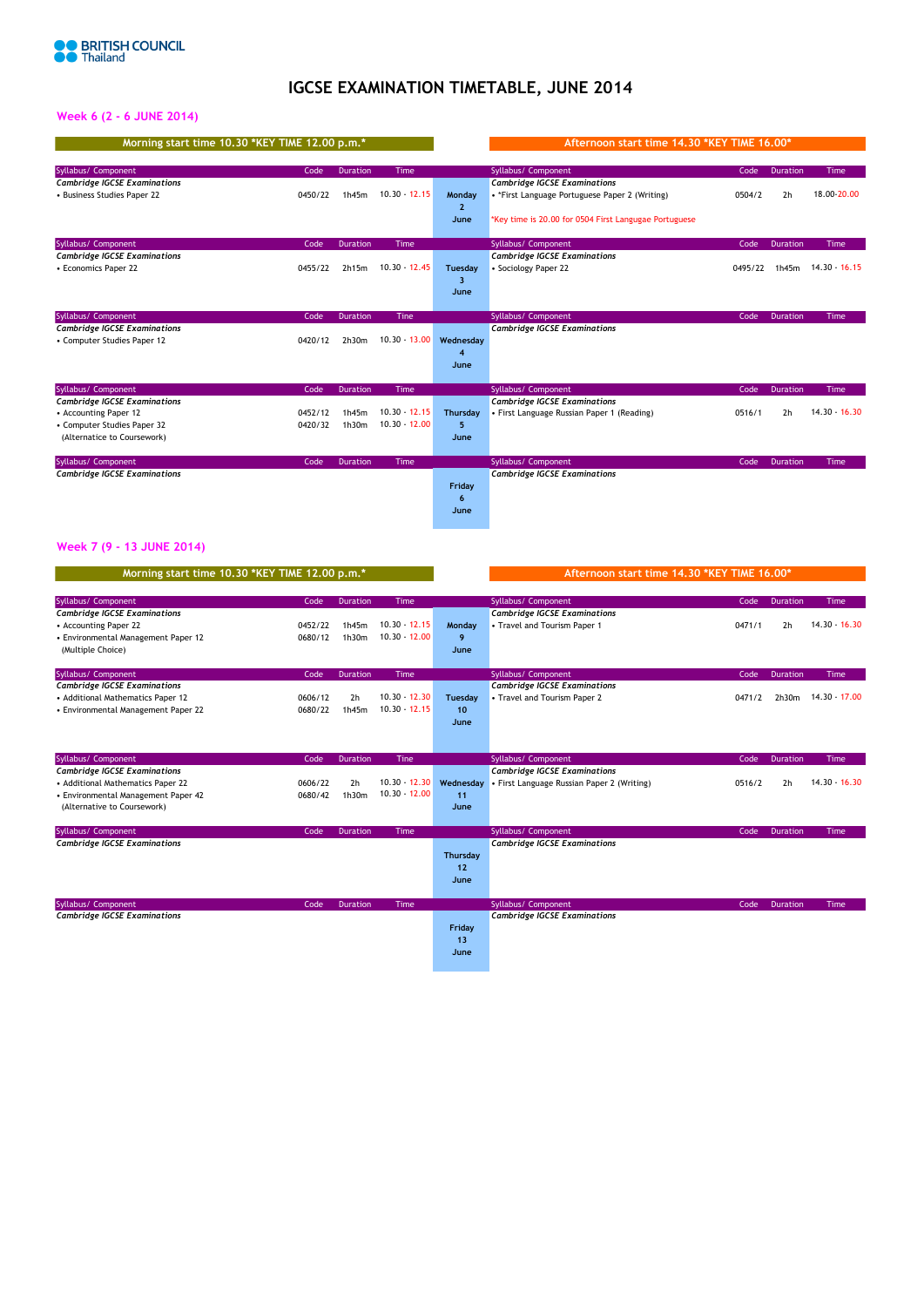| <b>CAMBRIDGE INTERNATIONAL EXAMINATIONS</b><br><b>MAY/ JUNE 2014</b><br><b>PHOTO</b><br>Affix your most recent<br><b>Centre Name</b><br>passport size photo here (write<br>your name on the back of the<br>$\bullet$ BRITISH<br>photo)<br><b>COUNCIL</b><br><b>LEAVE FOR OFFICIAL USE</b><br><b>10 Correspondence Address</b><br><b>Centre Number</b><br><b>Candidate Number</b><br>4<br><b>TH001</b><br>2 Name (in BLOCK letters)<br><b>3 Last name (in BLOCK letters)</b><br>4 Passport/ ID Card No.<br><b>5 Email:</b><br>© Home Tel. no.<br><b>2 Office Tel. no.</b><br>® Mobile no.<br><b>9 Gender (delete as appropriate)</b><br><b><sup>®</sup></b> Date of birth:<br><b>Month</b><br>Year<br>Day<br>Male/Female<br><b>NORMAL REGISTRATION PERIOD 9 January to 11 February 2014</b><br><b>LATE REGISTRATION PERIOD 12 February to 4 March 2014</b><br>Place a tick <b>M</b> in the box against each subject you wish to take or, in the case of a title with a paper choice, circles the appropriate option code.<br><b>Syllabus</b><br>M<br>M<br><b>Syllabus Title</b><br><b>Syllabus Code</b><br>Option<br><b>Syllabus Title</b><br>Option<br><b>Fees</b><br><b>Fees</b><br>Code<br><b>First Language</b><br>0452<br>AY<br><b>Accounting</b><br>0507<br>No Option<br>5,400.00<br>5,400.00<br>Japanese<br><b>Additional</b><br><b>First Language</b><br>AY<br>0606<br>5,400.00<br>0521<br>No Option<br>5,400.00<br><b>Mathematics</b><br>Korean<br><b>First Language</b><br><b>Bangladesh</b><br>0504<br><b>0449NEU</b><br>No Option<br>No Option<br>5,400.00<br>5,400.00<br><b>Studies</b><br><b>Portuguese</b><br><b>First Language</b><br>Core<br>GY<br>0610<br>0516<br><b>Biology</b><br>6,400.00<br>No Option<br>5,400.00<br>Russian<br><b>CY</b><br>Extended<br><b>Business</b><br>Core<br>AU<br><b>First Language</b><br>0450<br>AY<br>0502<br>5,400.00<br>5,400.00<br><b>Studies</b><br>Spanish<br>$\overline{c}$<br>Extended<br><b>First Language</b><br>GY<br>0518<br>Core<br>No Option<br>5,400.00<br>0620<br><b>Chemistry</b><br>6,400.00<br>Thai<br>CY<br>Extended<br>0460<br>BY<br>Geography<br>6,400.00<br>GY<br>Core<br><b>Combined</b><br>Hindi as a<br>0653<br>6,400.00<br>СY<br><b>Science</b><br>0549NEW<br>AY<br>Second<br>Extended<br>5,400.00<br>Language<br>Core<br>GY<br><b>Co-ordinated</b><br>0654<br>8,400.00<br><b>BY</b><br>0470<br>6,400.00<br><b>History</b><br><b>CY</b><br><b>Sciences</b><br>Extended<br>Literature<br>0455<br>Υ<br><b>Economics</b><br>0486<br>DY.<br>5,400.00<br>5,400.00<br>(English)<br>Cambridge<br>English as a<br>AY<br>Core<br>Core<br>AY<br>0510<br>Second<br>0607<br>International<br>6,400.00<br>8,400.00<br>Extended<br>EY<br>Extended<br>BY<br><b>Mathematics</b><br>Language<br>Environmental<br><b>Mathematics</b><br>0680<br>BY<br>6,400.00<br>Core<br>AY<br>0580<br>(Without<br><b>Management</b><br>5,400.00<br>Coursework)<br>Extended<br>BY | <b>INTERNATIONAL GENERAL CERTIFICATE OF SECONDARY EDUCATION (IGCSE)</b> |  |  |                       |  |  |  |  |  |  |  |
|----------------------------------------------------------------------------------------------------------------------------------------------------------------------------------------------------------------------------------------------------------------------------------------------------------------------------------------------------------------------------------------------------------------------------------------------------------------------------------------------------------------------------------------------------------------------------------------------------------------------------------------------------------------------------------------------------------------------------------------------------------------------------------------------------------------------------------------------------------------------------------------------------------------------------------------------------------------------------------------------------------------------------------------------------------------------------------------------------------------------------------------------------------------------------------------------------------------------------------------------------------------------------------------------------------------------------------------------------------------------------------------------------------------------------------------------------------------------------------------------------------------------------------------------------------------------------------------------------------------------------------------------------------------------------------------------------------------------------------------------------------------------------------------------------------------------------------------------------------------------------------------------------------------------------------------------------------------------------------------------------------------------------------------------------------------------------------------------------------------------------------------------------------------------------------------------------------------------------------------------------------------------------------------------------------------------------------------------------------------------------------------------------------------------------------------------------------------------------------------------------------------------------------------------------------------------------------------------------------------------------------------------------------------------------------------------------------------------------------------------------------------------------------------------------------------------------------------------------------------------------------------------------------------------------|-------------------------------------------------------------------------|--|--|-----------------------|--|--|--|--|--|--|--|
|                                                                                                                                                                                                                                                                                                                                                                                                                                                                                                                                                                                                                                                                                                                                                                                                                                                                                                                                                                                                                                                                                                                                                                                                                                                                                                                                                                                                                                                                                                                                                                                                                                                                                                                                                                                                                                                                                                                                                                                                                                                                                                                                                                                                                                                                                                                                                                                                                                                                                                                                                                                                                                                                                                                                                                                                                                                                                                                            |                                                                         |  |  |                       |  |  |  |  |  |  |  |
|                                                                                                                                                                                                                                                                                                                                                                                                                                                                                                                                                                                                                                                                                                                                                                                                                                                                                                                                                                                                                                                                                                                                                                                                                                                                                                                                                                                                                                                                                                                                                                                                                                                                                                                                                                                                                                                                                                                                                                                                                                                                                                                                                                                                                                                                                                                                                                                                                                                                                                                                                                                                                                                                                                                                                                                                                                                                                                                            |                                                                         |  |  |                       |  |  |  |  |  |  |  |
|                                                                                                                                                                                                                                                                                                                                                                                                                                                                                                                                                                                                                                                                                                                                                                                                                                                                                                                                                                                                                                                                                                                                                                                                                                                                                                                                                                                                                                                                                                                                                                                                                                                                                                                                                                                                                                                                                                                                                                                                                                                                                                                                                                                                                                                                                                                                                                                                                                                                                                                                                                                                                                                                                                                                                                                                                                                                                                                            |                                                                         |  |  |                       |  |  |  |  |  |  |  |
|                                                                                                                                                                                                                                                                                                                                                                                                                                                                                                                                                                                                                                                                                                                                                                                                                                                                                                                                                                                                                                                                                                                                                                                                                                                                                                                                                                                                                                                                                                                                                                                                                                                                                                                                                                                                                                                                                                                                                                                                                                                                                                                                                                                                                                                                                                                                                                                                                                                                                                                                                                                                                                                                                                                                                                                                                                                                                                                            |                                                                         |  |  |                       |  |  |  |  |  |  |  |
|                                                                                                                                                                                                                                                                                                                                                                                                                                                                                                                                                                                                                                                                                                                                                                                                                                                                                                                                                                                                                                                                                                                                                                                                                                                                                                                                                                                                                                                                                                                                                                                                                                                                                                                                                                                                                                                                                                                                                                                                                                                                                                                                                                                                                                                                                                                                                                                                                                                                                                                                                                                                                                                                                                                                                                                                                                                                                                                            |                                                                         |  |  |                       |  |  |  |  |  |  |  |
|                                                                                                                                                                                                                                                                                                                                                                                                                                                                                                                                                                                                                                                                                                                                                                                                                                                                                                                                                                                                                                                                                                                                                                                                                                                                                                                                                                                                                                                                                                                                                                                                                                                                                                                                                                                                                                                                                                                                                                                                                                                                                                                                                                                                                                                                                                                                                                                                                                                                                                                                                                                                                                                                                                                                                                                                                                                                                                                            |                                                                         |  |  |                       |  |  |  |  |  |  |  |
|                                                                                                                                                                                                                                                                                                                                                                                                                                                                                                                                                                                                                                                                                                                                                                                                                                                                                                                                                                                                                                                                                                                                                                                                                                                                                                                                                                                                                                                                                                                                                                                                                                                                                                                                                                                                                                                                                                                                                                                                                                                                                                                                                                                                                                                                                                                                                                                                                                                                                                                                                                                                                                                                                                                                                                                                                                                                                                                            |                                                                         |  |  |                       |  |  |  |  |  |  |  |
|                                                                                                                                                                                                                                                                                                                                                                                                                                                                                                                                                                                                                                                                                                                                                                                                                                                                                                                                                                                                                                                                                                                                                                                                                                                                                                                                                                                                                                                                                                                                                                                                                                                                                                                                                                                                                                                                                                                                                                                                                                                                                                                                                                                                                                                                                                                                                                                                                                                                                                                                                                                                                                                                                                                                                                                                                                                                                                                            |                                                                         |  |  |                       |  |  |  |  |  |  |  |
|                                                                                                                                                                                                                                                                                                                                                                                                                                                                                                                                                                                                                                                                                                                                                                                                                                                                                                                                                                                                                                                                                                                                                                                                                                                                                                                                                                                                                                                                                                                                                                                                                                                                                                                                                                                                                                                                                                                                                                                                                                                                                                                                                                                                                                                                                                                                                                                                                                                                                                                                                                                                                                                                                                                                                                                                                                                                                                                            |                                                                         |  |  |                       |  |  |  |  |  |  |  |
|                                                                                                                                                                                                                                                                                                                                                                                                                                                                                                                                                                                                                                                                                                                                                                                                                                                                                                                                                                                                                                                                                                                                                                                                                                                                                                                                                                                                                                                                                                                                                                                                                                                                                                                                                                                                                                                                                                                                                                                                                                                                                                                                                                                                                                                                                                                                                                                                                                                                                                                                                                                                                                                                                                                                                                                                                                                                                                                            |                                                                         |  |  |                       |  |  |  |  |  |  |  |
|                                                                                                                                                                                                                                                                                                                                                                                                                                                                                                                                                                                                                                                                                                                                                                                                                                                                                                                                                                                                                                                                                                                                                                                                                                                                                                                                                                                                                                                                                                                                                                                                                                                                                                                                                                                                                                                                                                                                                                                                                                                                                                                                                                                                                                                                                                                                                                                                                                                                                                                                                                                                                                                                                                                                                                                                                                                                                                                            |                                                                         |  |  |                       |  |  |  |  |  |  |  |
|                                                                                                                                                                                                                                                                                                                                                                                                                                                                                                                                                                                                                                                                                                                                                                                                                                                                                                                                                                                                                                                                                                                                                                                                                                                                                                                                                                                                                                                                                                                                                                                                                                                                                                                                                                                                                                                                                                                                                                                                                                                                                                                                                                                                                                                                                                                                                                                                                                                                                                                                                                                                                                                                                                                                                                                                                                                                                                                            |                                                                         |  |  |                       |  |  |  |  |  |  |  |
|                                                                                                                                                                                                                                                                                                                                                                                                                                                                                                                                                                                                                                                                                                                                                                                                                                                                                                                                                                                                                                                                                                                                                                                                                                                                                                                                                                                                                                                                                                                                                                                                                                                                                                                                                                                                                                                                                                                                                                                                                                                                                                                                                                                                                                                                                                                                                                                                                                                                                                                                                                                                                                                                                                                                                                                                                                                                                                                            |                                                                         |  |  |                       |  |  |  |  |  |  |  |
|                                                                                                                                                                                                                                                                                                                                                                                                                                                                                                                                                                                                                                                                                                                                                                                                                                                                                                                                                                                                                                                                                                                                                                                                                                                                                                                                                                                                                                                                                                                                                                                                                                                                                                                                                                                                                                                                                                                                                                                                                                                                                                                                                                                                                                                                                                                                                                                                                                                                                                                                                                                                                                                                                                                                                                                                                                                                                                                            |                                                                         |  |  |                       |  |  |  |  |  |  |  |
|                                                                                                                                                                                                                                                                                                                                                                                                                                                                                                                                                                                                                                                                                                                                                                                                                                                                                                                                                                                                                                                                                                                                                                                                                                                                                                                                                                                                                                                                                                                                                                                                                                                                                                                                                                                                                                                                                                                                                                                                                                                                                                                                                                                                                                                                                                                                                                                                                                                                                                                                                                                                                                                                                                                                                                                                                                                                                                                            |                                                                         |  |  |                       |  |  |  |  |  |  |  |
|                                                                                                                                                                                                                                                                                                                                                                                                                                                                                                                                                                                                                                                                                                                                                                                                                                                                                                                                                                                                                                                                                                                                                                                                                                                                                                                                                                                                                                                                                                                                                                                                                                                                                                                                                                                                                                                                                                                                                                                                                                                                                                                                                                                                                                                                                                                                                                                                                                                                                                                                                                                                                                                                                                                                                                                                                                                                                                                            |                                                                         |  |  |                       |  |  |  |  |  |  |  |
|                                                                                                                                                                                                                                                                                                                                                                                                                                                                                                                                                                                                                                                                                                                                                                                                                                                                                                                                                                                                                                                                                                                                                                                                                                                                                                                                                                                                                                                                                                                                                                                                                                                                                                                                                                                                                                                                                                                                                                                                                                                                                                                                                                                                                                                                                                                                                                                                                                                                                                                                                                                                                                                                                                                                                                                                                                                                                                                            |                                                                         |  |  |                       |  |  |  |  |  |  |  |
|                                                                                                                                                                                                                                                                                                                                                                                                                                                                                                                                                                                                                                                                                                                                                                                                                                                                                                                                                                                                                                                                                                                                                                                                                                                                                                                                                                                                                                                                                                                                                                                                                                                                                                                                                                                                                                                                                                                                                                                                                                                                                                                                                                                                                                                                                                                                                                                                                                                                                                                                                                                                                                                                                                                                                                                                                                                                                                                            |                                                                         |  |  |                       |  |  |  |  |  |  |  |
|                                                                                                                                                                                                                                                                                                                                                                                                                                                                                                                                                                                                                                                                                                                                                                                                                                                                                                                                                                                                                                                                                                                                                                                                                                                                                                                                                                                                                                                                                                                                                                                                                                                                                                                                                                                                                                                                                                                                                                                                                                                                                                                                                                                                                                                                                                                                                                                                                                                                                                                                                                                                                                                                                                                                                                                                                                                                                                                            |                                                                         |  |  |                       |  |  |  |  |  |  |  |
|                                                                                                                                                                                                                                                                                                                                                                                                                                                                                                                                                                                                                                                                                                                                                                                                                                                                                                                                                                                                                                                                                                                                                                                                                                                                                                                                                                                                                                                                                                                                                                                                                                                                                                                                                                                                                                                                                                                                                                                                                                                                                                                                                                                                                                                                                                                                                                                                                                                                                                                                                                                                                                                                                                                                                                                                                                                                                                                            |                                                                         |  |  |                       |  |  |  |  |  |  |  |
|                                                                                                                                                                                                                                                                                                                                                                                                                                                                                                                                                                                                                                                                                                                                                                                                                                                                                                                                                                                                                                                                                                                                                                                                                                                                                                                                                                                                                                                                                                                                                                                                                                                                                                                                                                                                                                                                                                                                                                                                                                                                                                                                                                                                                                                                                                                                                                                                                                                                                                                                                                                                                                                                                                                                                                                                                                                                                                                            |                                                                         |  |  |                       |  |  |  |  |  |  |  |
|                                                                                                                                                                                                                                                                                                                                                                                                                                                                                                                                                                                                                                                                                                                                                                                                                                                                                                                                                                                                                                                                                                                                                                                                                                                                                                                                                                                                                                                                                                                                                                                                                                                                                                                                                                                                                                                                                                                                                                                                                                                                                                                                                                                                                                                                                                                                                                                                                                                                                                                                                                                                                                                                                                                                                                                                                                                                                                                            |                                                                         |  |  |                       |  |  |  |  |  |  |  |
|                                                                                                                                                                                                                                                                                                                                                                                                                                                                                                                                                                                                                                                                                                                                                                                                                                                                                                                                                                                                                                                                                                                                                                                                                                                                                                                                                                                                                                                                                                                                                                                                                                                                                                                                                                                                                                                                                                                                                                                                                                                                                                                                                                                                                                                                                                                                                                                                                                                                                                                                                                                                                                                                                                                                                                                                                                                                                                                            |                                                                         |  |  |                       |  |  |  |  |  |  |  |
|                                                                                                                                                                                                                                                                                                                                                                                                                                                                                                                                                                                                                                                                                                                                                                                                                                                                                                                                                                                                                                                                                                                                                                                                                                                                                                                                                                                                                                                                                                                                                                                                                                                                                                                                                                                                                                                                                                                                                                                                                                                                                                                                                                                                                                                                                                                                                                                                                                                                                                                                                                                                                                                                                                                                                                                                                                                                                                                            |                                                                         |  |  |                       |  |  |  |  |  |  |  |
|                                                                                                                                                                                                                                                                                                                                                                                                                                                                                                                                                                                                                                                                                                                                                                                                                                                                                                                                                                                                                                                                                                                                                                                                                                                                                                                                                                                                                                                                                                                                                                                                                                                                                                                                                                                                                                                                                                                                                                                                                                                                                                                                                                                                                                                                                                                                                                                                                                                                                                                                                                                                                                                                                                                                                                                                                                                                                                                            |                                                                         |  |  |                       |  |  |  |  |  |  |  |
|                                                                                                                                                                                                                                                                                                                                                                                                                                                                                                                                                                                                                                                                                                                                                                                                                                                                                                                                                                                                                                                                                                                                                                                                                                                                                                                                                                                                                                                                                                                                                                                                                                                                                                                                                                                                                                                                                                                                                                                                                                                                                                                                                                                                                                                                                                                                                                                                                                                                                                                                                                                                                                                                                                                                                                                                                                                                                                                            |                                                                         |  |  |                       |  |  |  |  |  |  |  |
|                                                                                                                                                                                                                                                                                                                                                                                                                                                                                                                                                                                                                                                                                                                                                                                                                                                                                                                                                                                                                                                                                                                                                                                                                                                                                                                                                                                                                                                                                                                                                                                                                                                                                                                                                                                                                                                                                                                                                                                                                                                                                                                                                                                                                                                                                                                                                                                                                                                                                                                                                                                                                                                                                                                                                                                                                                                                                                                            |                                                                         |  |  |                       |  |  |  |  |  |  |  |
| 0508<br>No Option<br>5,400.00<br>Pakistan<br>Arabic<br>0448 NEW<br>No Option<br>5,400.00<br><b>Studies</b>                                                                                                                                                                                                                                                                                                                                                                                                                                                                                                                                                                                                                                                                                                                                                                                                                                                                                                                                                                                                                                                                                                                                                                                                                                                                                                                                                                                                                                                                                                                                                                                                                                                                                                                                                                                                                                                                                                                                                                                                                                                                                                                                                                                                                                                                                                                                                                                                                                                                                                                                                                                                                                                                                                                                                                                                                 |                                                                         |  |  | <b>First Language</b> |  |  |  |  |  |  |  |
| <b>First Language</b><br>0509<br>No Option<br>5,400.00<br>Core<br>GY<br>Chinese<br>0625<br><b>Physics</b><br>6,400.00                                                                                                                                                                                                                                                                                                                                                                                                                                                                                                                                                                                                                                                                                                                                                                                                                                                                                                                                                                                                                                                                                                                                                                                                                                                                                                                                                                                                                                                                                                                                                                                                                                                                                                                                                                                                                                                                                                                                                                                                                                                                                                                                                                                                                                                                                                                                                                                                                                                                                                                                                                                                                                                                                                                                                                                                      |                                                                         |  |  |                       |  |  |  |  |  |  |  |
| CY<br>Extended<br>First Language<br>0503<br>No Option<br>5,400.00<br>Dutch<br>0495<br>AY<br>Sociology<br>5,400.00                                                                                                                                                                                                                                                                                                                                                                                                                                                                                                                                                                                                                                                                                                                                                                                                                                                                                                                                                                                                                                                                                                                                                                                                                                                                                                                                                                                                                                                                                                                                                                                                                                                                                                                                                                                                                                                                                                                                                                                                                                                                                                                                                                                                                                                                                                                                                                                                                                                                                                                                                                                                                                                                                                                                                                                                          |                                                                         |  |  |                       |  |  |  |  |  |  |  |
| AU<br><b>Travel and</b><br>Core<br><b>First Language</b><br>0500<br>0471<br>5,400.00<br>A<br>5,400.00<br>$\overline{C}$<br><b>Tourism</b><br>English<br>Extended                                                                                                                                                                                                                                                                                                                                                                                                                                                                                                                                                                                                                                                                                                                                                                                                                                                                                                                                                                                                                                                                                                                                                                                                                                                                                                                                                                                                                                                                                                                                                                                                                                                                                                                                                                                                                                                                                                                                                                                                                                                                                                                                                                                                                                                                                                                                                                                                                                                                                                                                                                                                                                                                                                                                                           |                                                                         |  |  |                       |  |  |  |  |  |  |  |
| Computer<br><b>First Language</b><br>0501<br><b>CY</b><br>No Option<br>5,400.00<br>$0420$ NEW<br>No Option<br>5,400.00<br>French<br><b>Studies</b>                                                                                                                                                                                                                                                                                                                                                                                                                                                                                                                                                                                                                                                                                                                                                                                                                                                                                                                                                                                                                                                                                                                                                                                                                                                                                                                                                                                                                                                                                                                                                                                                                                                                                                                                                                                                                                                                                                                                                                                                                                                                                                                                                                                                                                                                                                                                                                                                                                                                                                                                                                                                                                                                                                                                                                         |                                                                         |  |  |                       |  |  |  |  |  |  |  |
| <b>First Language</b><br>0505<br>No Option<br>5,400.00<br>German                                                                                                                                                                                                                                                                                                                                                                                                                                                                                                                                                                                                                                                                                                                                                                                                                                                                                                                                                                                                                                                                                                                                                                                                                                                                                                                                                                                                                                                                                                                                                                                                                                                                                                                                                                                                                                                                                                                                                                                                                                                                                                                                                                                                                                                                                                                                                                                                                                                                                                                                                                                                                                                                                                                                                                                                                                                           |                                                                         |  |  |                       |  |  |  |  |  |  |  |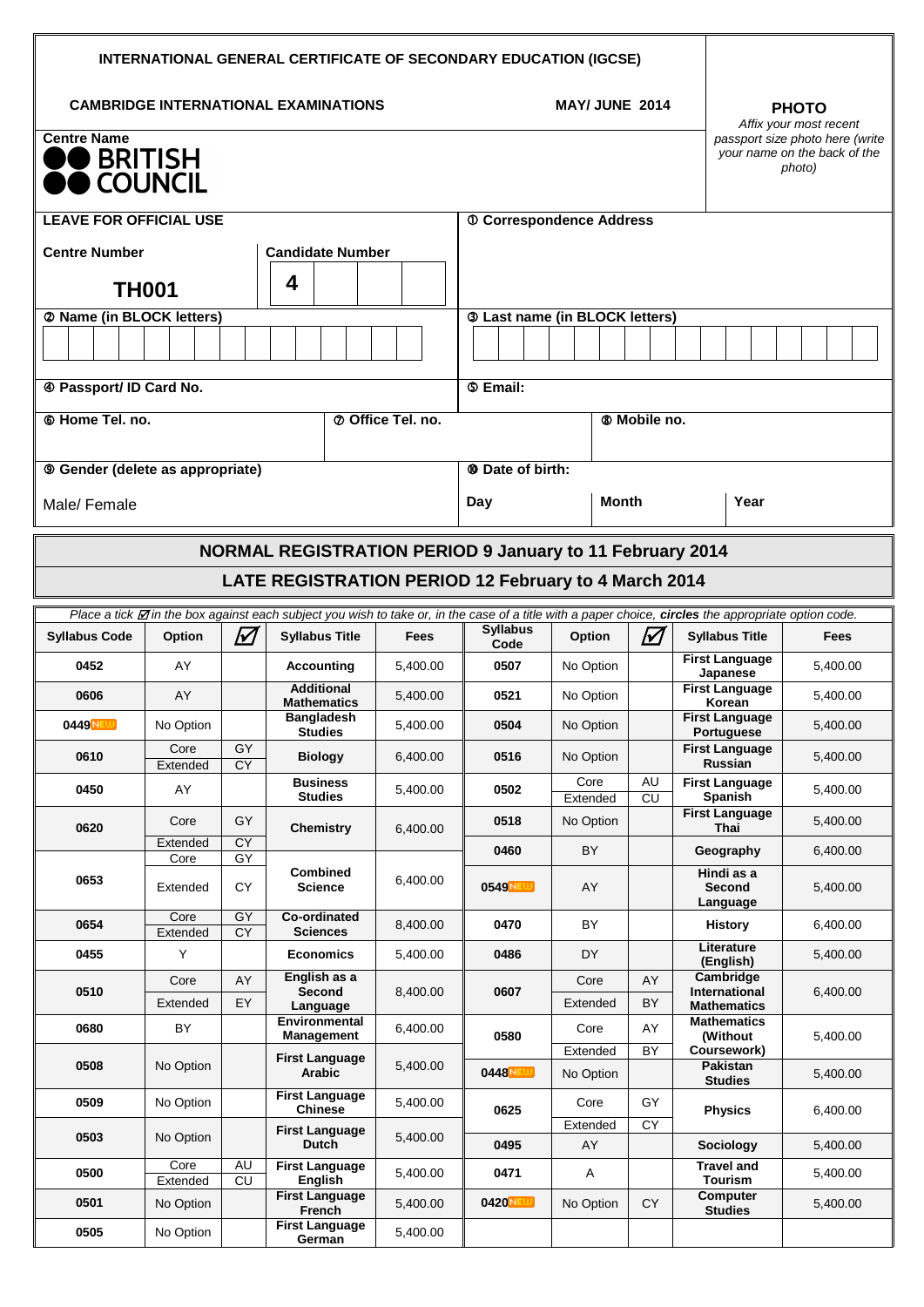| Total no. of subject(s) entered                                                                     | (A) Total |   |   |                                              |  |
|-----------------------------------------------------------------------------------------------------|-----------|---|---|----------------------------------------------|--|
| ⇨                                                                                                   | Amount    | ⇨ |   |                                              |  |
| (B) Late registration fees (Baht 3,100.00 per subject) applied to any IGCSE exams registered during |           |   |   |                                              |  |
| 12 February to 4 March 2014.                                                                        |           |   | 5 |                                              |  |
| (C) Method of Payment                                                                               |           |   |   | Place a tick $\mathcal{W}$ in this<br>column |  |
| $(1)$ Cash                                                                                          |           |   |   |                                              |  |
|                                                                                                     |           |   |   |                                              |  |
|                                                                                                     |           |   |   |                                              |  |

## **PLEASE READ THE FOLLOWING NOTES CAREFULLY**

#### **Declaration by Candidate**

- 1. I make this entry according to the provisions of the published regulations which I have studied.
- 2. I have given all the information required truthfully and accurately to the best of my knowledge and belief.
- 3. I understand that I shall be allowed to sit only for those subjects and papers for which I have entered on this form.
- 4. I agree that there should be *no postponement or refund* of all fees should I decide to withdraw from the examination.
- 5. I understand that it is my responsibility to check the examination schedule to ensure that the subjects for which I have entered do not clash,
- and I agree that no arrangements can be made for rescheduling examinations that clash.

## **STATEMENT OF ENTRIES**

The Statement of Entries, bearing your candidate number and confirmation of the examination dates, times and venue will be posted to you approximately two weeks prior to the commencement of the examinations. *If you have not received your Statement of Entry within seven days of your first examination, please contact us immediately.*

#### **SPEAKING TESTS**

For English as a Second Language Component 5, Oral Communication, the examinations will be scheduled *during Mid-March to early April 2014*. You will be informed of your examination date and time for this component at least two weeks prior to the schedule, normally by telephone or email.

## **STATEMENT OF RESULTS/CERTIFICATES**

A sms notification of your Statement of Results will be sent to you in *September 2014*. A sms notification of Certificates will be sent to you in *November 2014* if you have been successful in your examinations.

## **Disclaimer**

The British Council and the Examining Boards take all reasonable steps to provide continuity of service. We feel sure you will understand, however, that we cannot be held responsible for any interruptions caused by circumstances beyond our control. If examinations or their results are disrupted, cancelled or delayed, every effort will be made to resume normal service as soon as possible. The British Council's liability will be limited to the refund of the registration fee or re-testing at a later date.

| Signature of candidate $\Rightarrow$ |             | Date $\Rightarrow$ |
|--------------------------------------|-------------|--------------------|
| For official use only                |             |                    |
| Date of payment                      |             |                    |
| <b>Receipt Number</b>                | Amount paid |                    |
|                                      |             |                    |

Your completed entry form must be accompanied by the following:-

- Two recent coloured passport size photographs; one affixed to the entry form, and one submitted to Customer Relations
- A copy of your Passport or National Identification Card
- Total fee payable in cash or by credit card as shown in (C) above

Please submit the completed entry form **IN PERSON** to Customer Services at the address shown below:-

| <b>British Council</b>                |                   |
|---------------------------------------|-------------------|
| 254 Chulalongkorn Soi 64, Siam Square |                   |
| Phyathai Road,                        |                   |
| Pathumwan                             |                   |
| Bangkok 10330                         |                   |
| Tel. No.: 02 657 5678                 |                   |
|                                       |                   |
| <b>Opening hours:</b>                 |                   |
| Mondays to Fridays                    | 10.00am to 6.00pm |

*We recommend you to make a copy of the completed entry form for your own reference before submitting to Customer Services.*